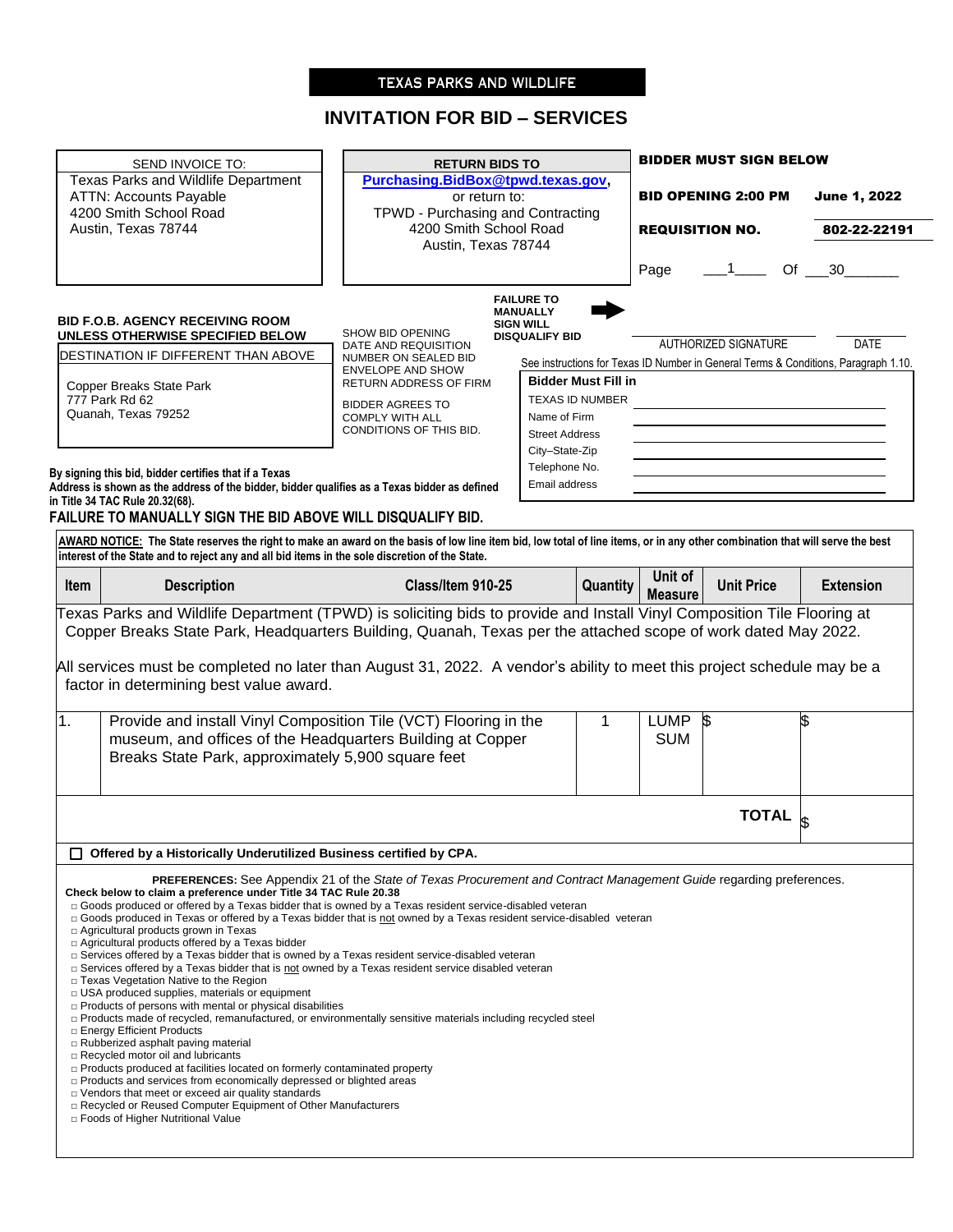**FOR FURTHER INFORMATION CONTACT PURCHASER: Vanessa Contreras, CTCD CTCM - PHONE 512 -389 -4722 Email: [purchasing.bidbox@tpwd.texas.gov](mailto:purchasing.bidbox@tpwd.texas.gov)**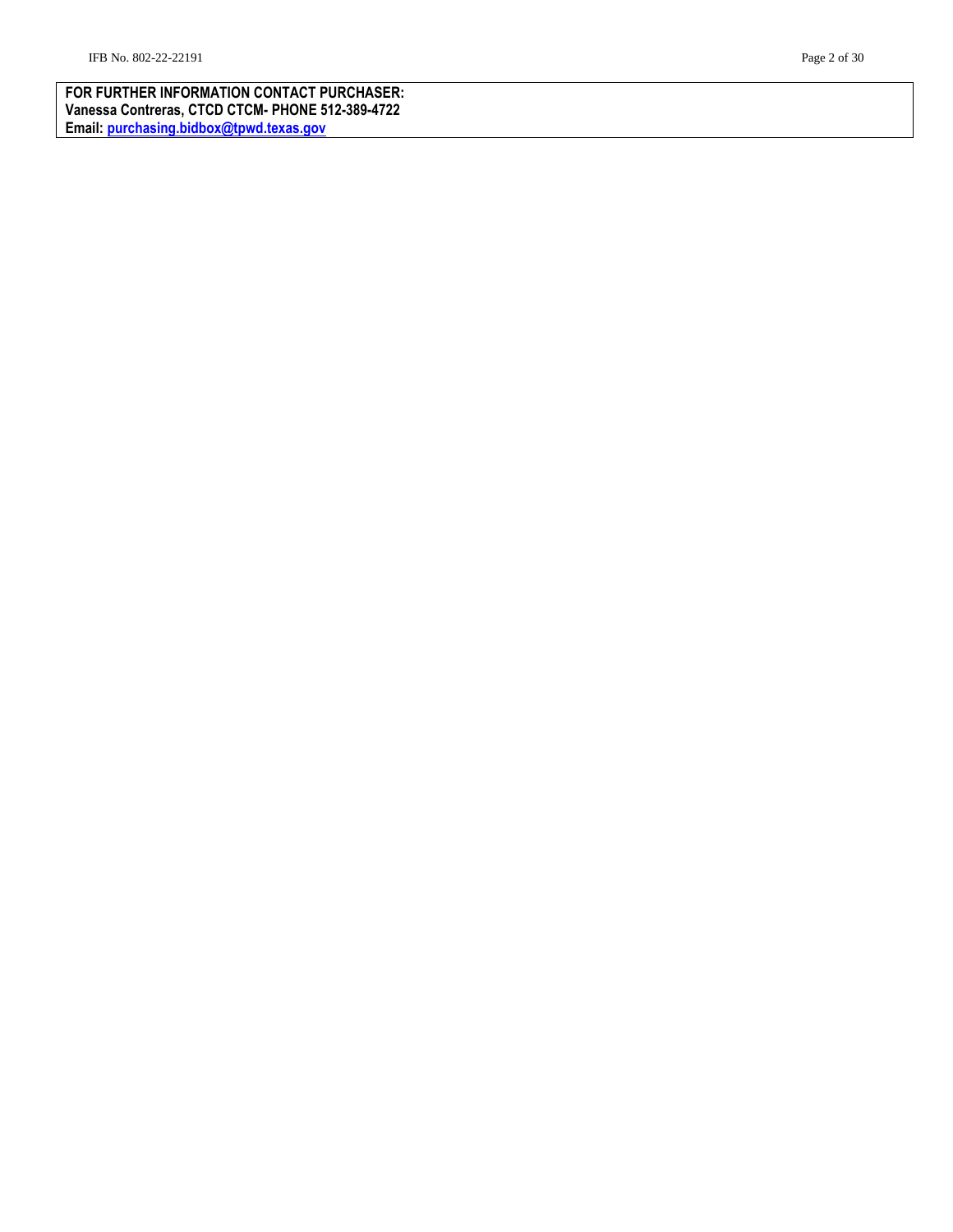# **Solicitation 802-22-22191 Specifications for Flooring Installation at CBSP Headquarters**

- **1. INTRODUCTION:** Texas Parks and Wildlife Department (TPWD) is soliciting bids to provide and Install VCT Flooring at Copper Breaks State Park, Headquarters Building, Quanah, Texas, located in Hardeman County, Texas per the following specifications. The project of approximately 5,900 square feet shall begin upon award and all services must be completed no later than August 31, 2022.
- **2. TERM OF CONTRACT:** Contract shall commence upon date of award and continue through August 31, 2022. unless sooner terminated under the terms of this contract.
	- 2.1. The contract shall terminate upon full performance of all requirements contained in this contract, unless otherwise extended , as provided in accordance with the contract terms and conditions.
	- 2.2. Contract Extensions: In the event that the contract(s), if any, resulting from the award of this IFB shall terminate or be likely to terminate prior to the making of an award for a new contract for the identified products and/or services, TPWD may, with the written consent of the awarded supplier(s), extend the contract for a period of time as may be necessary to permit TPWD continued supply of the identified products and/or services (not to exceed twelve month extension period). Any extensions shall be at the same terms and conditions, plus any approved changes
- **3. MANDATORY SITE INSPECTION:** Bidders are **required** to schedule and conduct a **mandatory site visit** to inspect the work site to become familiar with the condition and equipment needed to conduct the requested services.

The mandatory site visits can be scheduled in advance, by contacting James "Will" Speer, 940.261.0524 or 940.839.4331, [james.speer@tpwd.texas.gov](mailto:james.speer@tpwd.texas.gov)

- **4. PROJECT SCOPE OF WORK:** Contractor shall, but is not limited to:
	- 4.1. Provide and Install new VCT flooring and base molding trim in the museum and offices at the Headquarters building of Copper Breaks State Park, to include installing necessary underlayment, flooring transition hardware/trim, and any related slab repair to achieve a safe and fully functional floor surface installed to the manufacturers written installation instructions.
	- 4.2. Contractor shall determine actual square footage of the area for accurate installation purposes. TPWD estimates the square footage to be approximately 5,900 sq. ft. TPWD will indicate where all work shall be within the structure. Areas of work will include the museum, meeting room, front office, and middle office.
	- 4.3. The concrete slab will have just undergone hazardous material abatement prior to this project. For that reason, the condition of the concrete slab under existing flooring is unknown at this time; however, it is assumed to be intact and serviceable to allow the contractor to install new vinyl flooring in accordance with manufacturers allowance. Abatement will include the removal of existing flooring leaving only the concrete slab remaining.
	- 4.4. Contractor shall perform cleanup daily, keeping the work area free of debris and in safe condition with final site cleanup upon completion of project. Contractor will haul off all debris accumulated and leave the site clean and free of all related debris. Debris will be disposed of in an approved landfill. No dumpster will be provided to the contractor by TPWD. Contractor shall contact TPWD prior to construction if there are unexpected developments encountered before moving forward with the project.
	- 4.5. Remove any existing materials remaining on the floor of the museum and offices.
	- 4.6. Assess the existing concrete slab for any necessary surface repair to create a smooth flat surface in accordance with the VCT flooring manufacturers written instructions.
	- 4.7. Repair any pits or uneven areas with approved concreate leveling compound, if necessary, to meet the installation requirements of the new VCT tiles per manufacturers written instruction.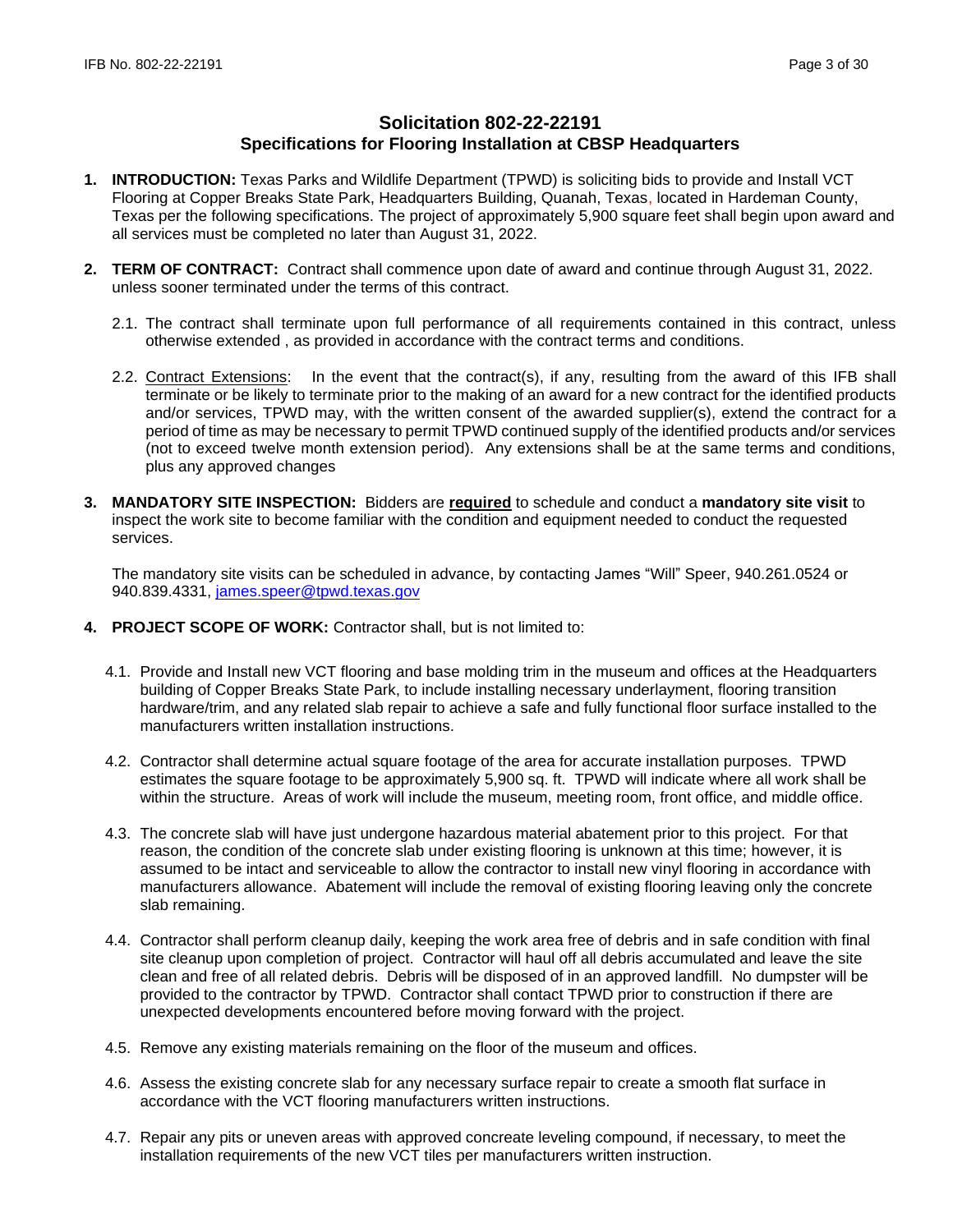- 4.8. Caulk along the walls where the prior flooring was removed to seal any gaps for a sealed finish. Use approved caulk for indoor applications.
- 4.9. Sweep and remove any remaining debris from concrete surface before the application of manufacturers specified adhesive compound.
- 4.10.**Tile Specifications:** TPWD must approve proposed tile before purchase and install.
- 4.11.Install new 100% waterproof Vinyl Composite Tiles per the manufacturers written instruction to include but not limited to:
	- 4.11.1. Product preferred is a brown colored tile
	- 4.11.2. Tile should be similar to the following manufacturers products, or TPWD approved equivalent:
		- Armstrong Raffia Stream, Earth, Item #55926 [https://www.armstrongflooring.com/commercial/en](https://www.armstrongflooring.com/commercial/en-us/products/vinyl-composition-tile/raffia-stream/item/55926.htnl)[us/products/vinyl-composition-tile/raffia-stream/item/55926.htnl](https://www.armstrongflooring.com/commercial/en-us/products/vinyl-composition-tile/raffia-stream/item/55926.htnl)
		- Armstrong STD Excelon, Smokey Brown, Item #51868 [https://www.armstrongflooring.com/commercial/en-us/products/vinyl-composition-tile/std-excelon](https://www.armstrongflooring.com/commercial/en-us/products/vinyl-composition-tile/std-excelon-im-texture/item%20/51868.html)[im-texture/item /51868.html](https://www.armstrongflooring.com/commercial/en-us/products/vinyl-composition-tile/std-excelon-im-texture/item%20/51868.html)
		- Daltile Bellant, Midnight Black, Item #BL33 <https://www.daltile.com/product/bellant?shape=Square&color=Midnight-Black>
		- Tarkett VCT II, Doeskin Brown, Item #528 [https://www.floorcity.com/collections/tarkett](https://www.floorcity.com/collections/tarkett-vct/products/tarkett-vct-ii-528-doeskin-brown)[vct/products/tarkett-vct-ii-528-doeskin-brown](https://www.floorcity.com/collections/tarkett-vct/products/tarkett-vct-ii-528-doeskin-brown)
- 4.12.**Molding Specifications:** TPWD must approve proposed molding before purchase and install.
- 4.13.Install new base molding around all necessary floor edges where new vinyl floor was installed to provide a finished appearance.
	- 4.13.1. Product preferred is a brown color or TPWD approved equivalent, four-inch (4"), commercial, no less than one-eighth inch (1/8") thickness.
	- 4.13.2. Molding should be similar to the following manufacturers products, or TPWD equivalent:
		- Grainger Approved, PVC Vinyl, Brown or similar color to match tile, Item #2RRX1 [https://www.grainger.com/product/GRAINGER-APPROVED-Wall-Base-Molding-PVC-Vinyl-](https://www.grainger.com/product/GRAINGER-APPROVED-Wall-Base-Molding-PVC-Vinyl-2RRX1)[2RRX1](https://www.grainger.com/product/GRAINGER-APPROVED-Wall-Base-Molding-PVC-Vinyl-2RRX1)
		- M-D Building Products, Vinyl Wall Base, Brown or similar color to match tile, Item #73900 [https://www.amazon.com/M-D-Building-Products-73900-60-Feet/dp/B000R3QW4S?source=ps-sl](https://www.amazon.com/M-D-Building-Products-73900-60-Feet/dp/B000R3QW4S?source=ps-sl-shoppingads-lpcontext&psc=1&msclkid=f6059a2cc62511ec8236a5fcc0dea76f)[shoppingads-lpcontext&psc=1&msclkid=f6059a2cc62511ec8236a5fcc0dea76f](https://www.amazon.com/M-D-Building-Products-73900-60-Feet/dp/B000R3QW4S?source=ps-sl-shoppingads-lpcontext&psc=1&msclkid=f6059a2cc62511ec8236a5fcc0dea76f)
		- Roppe Vinyl Wall Base, Toffee or Similar color to match tile, Item #A500 <https://kofflersales.com/product/cove-base-vinyl-by-roppe?cid=58#product-colors>
- 4.14.Newly installed flooring and molding shall be inspected by TPWD prior to job completion.
- 4.15.**Unknown Conditions:** In the event unknown conditions are encountered which differ materially from the conditions specified herein, to include but is not limited to deteriorated materials, contractor shall not proceed with additional work without receipt of an approved Purchase Order Change Notice issued by TPWD.
- 4.16.**Work Schedule:** Contractor shall begin work upon Notice of Award with all services for the initial project to be completed within 30 days of award, but no later than **August 31, 2022**. A Contractor's ability to meet this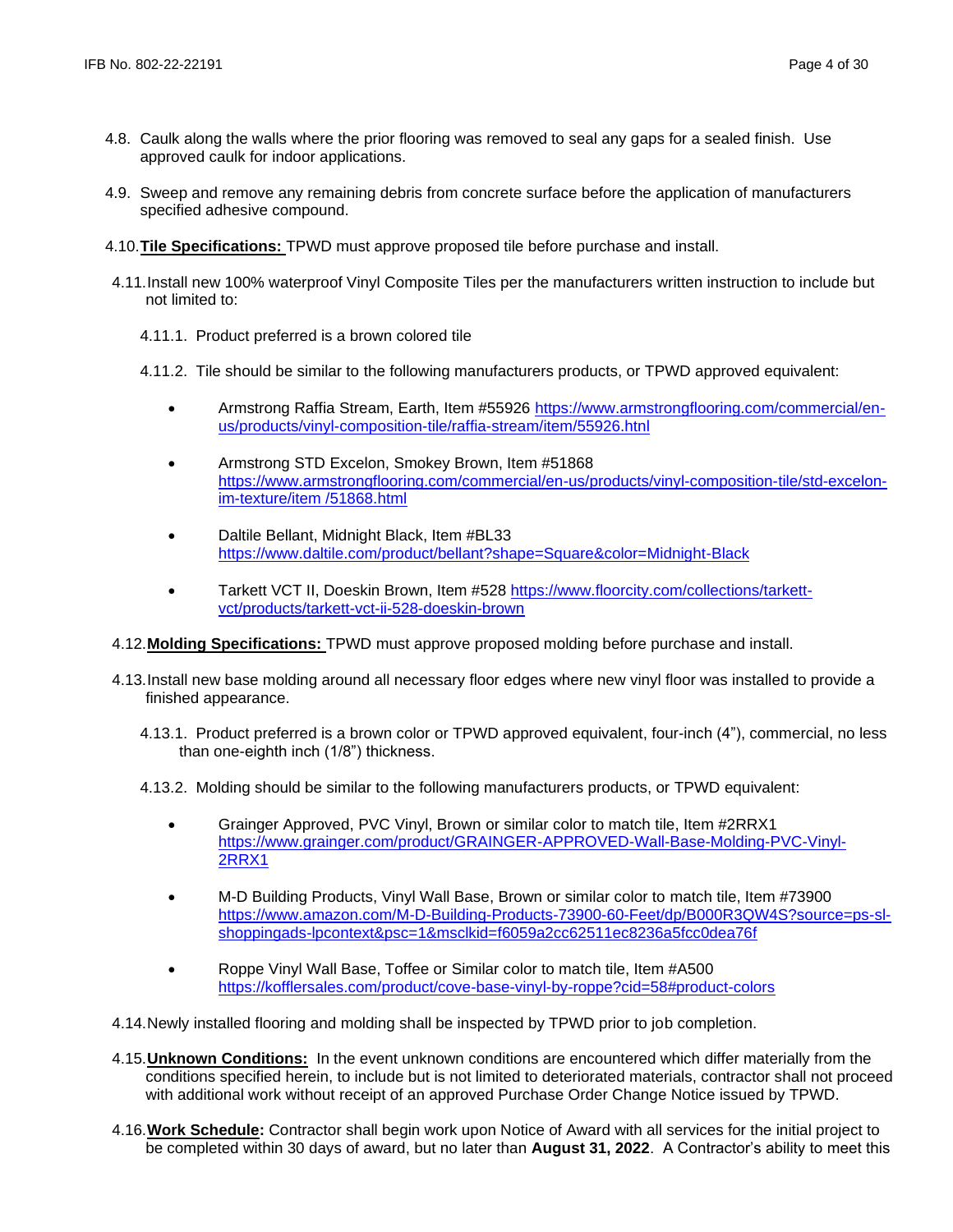project schedule may be a factor in determining award. Work can NOT be conducted outside of traditional TPWD work hours, which are Sunday through Saturday between the hours of 8:00 AM to 5:00 PM.

## **5. EQUIPMENT:**

- 5.1. Describe all equipment and vehicles to be used for this project in *Exhibit B –Equipment List*. Make sure to include dimensions/capacities of equipment, make, model, horsepower and intended use by bid item. For purposes of this bid evaluation TPWD assumes that the respondent's equipment list, includes ALL of the equipment that the respondent is dedicating to this project and has considered in this bid. All equipment, materials and parts not specifically mentioned which are necessary for the completion of work must be furnished by the vendor.
- 5.2. All equipment shall be in safe working order and have appropriate safety equipment installed and intact per manufacturer recommendations.
- 5.3. Contractor will be permitted to leave heavy equipment on site per TPWD staff's direction.
- 5.4. All other areas of the State Park are closed and off limits to the contractor and their employees. Only those personnel critical to the completion of this project will be allowed on the State Park. No pets will be allowed.

## **6. MINIMUM QUALIFICATIONS:**

A contract shall be awarded ONLY to a contractor who is experienced in providing the services contained herein. Awarded contractor shall meet the following minimum qualifications:

- 6.1. Shall have been engaged in the business of providing the specified services for a minimum of three (3) years. Recent start-up businesses do not meet the requirements of this solicitation.
- 6.2. Complete *Exhibit A – Company Profile, and Exhibit C - Past Projects with Corresponding References***,**  and return with bid.
- 6.3. References must be verifiable by phone or email within ten (10) working days of bid evaluation.

**Note**: A start up business is defined as a new company that has no previous operational history or expertise in the relevant business and is not affiliated with a company that has that history of expertise.

# **7. CRIMINAL BACKGROUND CHECKS**

- 7.1. Contractor represents and warrants that Contractor and Contractor's employees performing services outlined in this solicitation and subsequent contract, have not been convicted of a felony criminal offense, or that, if such a conviction has occurred, Contractor has fully advised TPWD as to the facts and circumstances surrounding the conviction.
- 7.2. Contractor's employees and subcontractors that will complete any services described herein will be subject to a criminal background check. A complete criminal background check shall be completed by TPWD before any employee performs services and may be requested at any time thereafter.
- 7.3. TPWD reserves the right to waive any findings that do not impact the successful completion of the project and/or safety of TPWD staff or that of the public. It is TPWD's sole discretion to determine potential impact or risk.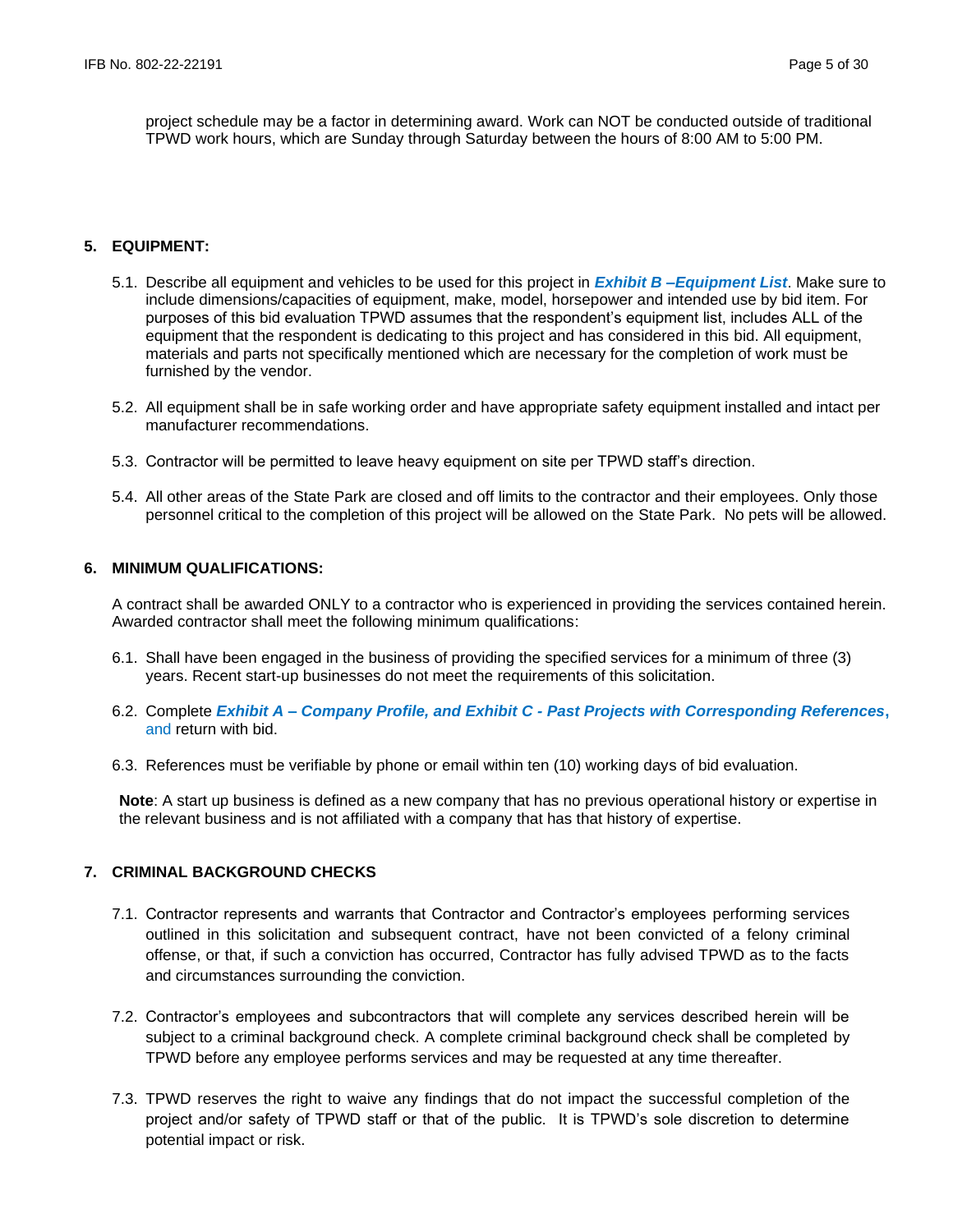## **8. CONTRACTOR REQUIREMENTS:**

- 8.1. All work must be in accordance with the most current codes and standards to include but is not limited to the ADA Standards and International Building Codes.
- 8.2. Contractor is responsible for all materials and equipment stored at the work site.
- 8.3. Contractor is responsible for the prompt removal of all debris, litter and rubbish regularly throughout the project.
- 8.4. Contractor shall be solely responsible for the safe operation of all equipment used and for the safety of all personnel employed by or under contract to the Contractor.
- 8.5. Contractor shall be solely responsible for any damage attributable to Contractor's operation. Contractor, at their own expense, shall repair any such damage immediately. The repair work is subject to acceptance by TPWD.
- 8.6. Contractor shall provide all labor, equipment, supervision and any other necessary and incidental materials to complete the project.
- 8.7. Contractor is responsible for any and all clean up caused by the operation.
- 8.8. Contractor shall be solely responsible for maintaining safety at all work sites. Contractor shall take all reasonable steps to ensure safety for both workers and the public, including traffic control.
- 8.9. Contractor may be permitted to leave heavy equipment on site per TPWD staff's direction. TPWD will not be responsible for contractor equipment left on-site.

## **9. TPWD RESPONSIBILITIES:**

- 9.1. TPWD will designate a Contract/Project Manager upon contract award.
- 9.2. TPWD will designate an area near the work site for Contractor's use for the storage of material, supplies, and equipment.
- 9.3. TPWD will furnish no material, labor, equipment, or facilities unless otherwise provided for in this contract.
- 9.4. TPWD will monitor vendor performance. Failure to provide services in accordance with requirements specified herein and the resulting contract(s) and adherence to the TPWD Terms and Conditions may be considered, by TPWD, as unsatisfactory performance by the contractor. An unsatisfactory performance may result in a negative vendor performance report, or cancellation of the contract or both.
- **10. SAFETY**: ALL EQUIPMENT USED ON GOVERNMENT PROPERTY WILL BE IN ACCORDANCE WITH O.S.H.A. REGULATIONS. ALL SAFETY EQUIPMENT WILL BE USED AT ALL TIMES WHEN OPERATING EQUIPMENT ON GOVERNMENT PROPERTY.
- **11. ADDITIONAL SERVICES:** Where found to be in the best interest of TPWD, this contract may be amended in writing to provide for additional services, provided that such additional services are within the original scope and intent of the contract. For example, additional installation services are needed during the term of contract. In such cases, the contractor shall provide a written quotation immediately, in advance, before performing any additional work or ordering additional materials. TPWD contracting section will determine if it is necessary, and if so, will execute an amendment for additional services. No additional services shall be performed, or materials ordered without a fully executed amendment to the contract.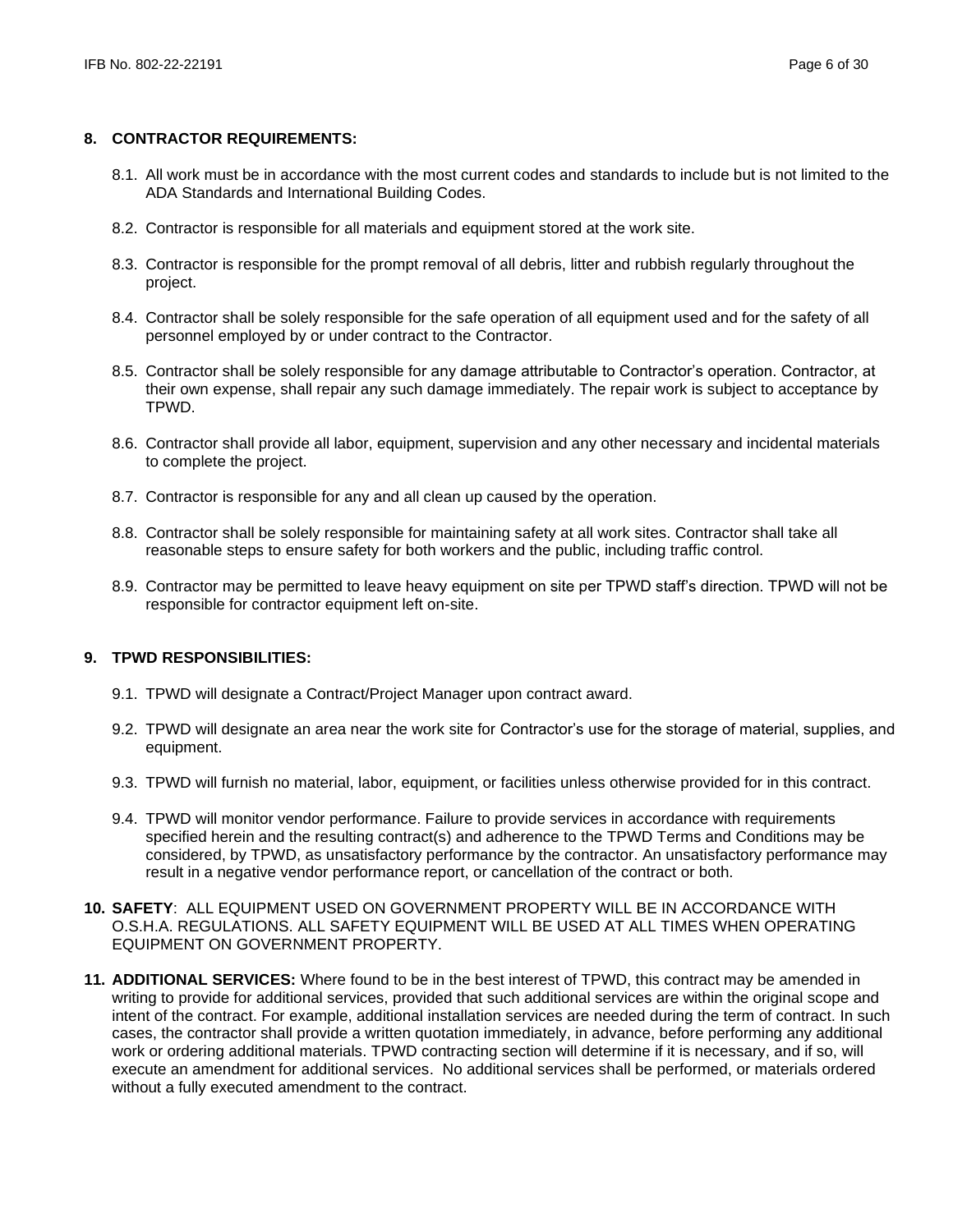**12. QUANITIES:** Quantities listed are projected order quantities. TPWD reserves the right to increase or decrease quantities prior to award depending on bid results and budget constraints. Unless this solicitation document states otherwise, the resulting contract award does not guarantee volume or commitment of funds. TPWD will only pay for actual goods received or services performed.

## **13. INSURANCE:**

13.1.Contractor shall procure and maintain during the entire period of their performance under this contract the following minimum insurance.

| <b>Type of Insurance</b>                                                                                         | <b>Each Occurrence/Aggregate</b>                                                                                                                                                                                                                      |
|------------------------------------------------------------------------------------------------------------------|-------------------------------------------------------------------------------------------------------------------------------------------------------------------------------------------------------------------------------------------------------|
| <b>Workers Compensation</b>                                                                                      | Statutory                                                                                                                                                                                                                                             |
| <b>Employer's Liability</b><br>Bodily Injury by Accident<br>Bodily Injury by Disease<br>Bodily Injury by Disease | \$500,000 Ea. Accident<br>\$500,000 Ea. Employee<br>\$500,000 Policy Limit                                                                                                                                                                            |
| <b>Commercial General Liability</b><br>General Aggregate Applies Per Project                                     | \$500,000 Bodily Injury & Property Damage - Each Occurrence<br>\$1,000,000 Aggregate Limit<br>\$5,000 Medical Expense Each Person<br>\$500,000 Personal Injury & Advertising Liability<br>\$1,000,000 Products / Completed Operations Aggregate Limit |
| <b>Automobile Liability</b><br>All Owned, Hired and Non-Owned Vehicles                                           | \$500,000 Combined Single Limit                                                                                                                                                                                                                       |

*Note: Workers' Compensation is required by an "employer" which is defined as "a person who employs one or more employees." If respondent has no employees, such insurance is not required. If respondent claims they have no employees, TPWD will require a statement to that fact.*

- 13.2. Policy must contain an additional insured endorsement: *The State of Texas, acting through Texas Parks and Wildlife Department and its officers and employees, is listed as an additional insured and loss payee.*
- 13.3. Prior to the commencement of the job and not later than ten (10) days following award, the Contractor shall furnish to TPWD, for approval, a certificate of insurance as proof that the required insurance is in full force and effect.

**The certificate of insurance shall be sent to: Vanessa Contreras / Purchasing & Contracting, Texas Parks & Wildlife Department, 4200 Smith School Road, Austin, Texas 78744; or may be emailed to [Purchasing.Bidbox@tpwd.texas.gov](mailto:Purchasing.Bidbox@tpwd.texas.gov) .**

## 14. **INQUIRIES:**

14.1. CONTACT: All requests, questions, or other communications about this Solicitation shall be made in writing to TPWD's Purchasing Department, addressed to the following person:

Vanessa Contreras, Purchaser Phone 512-389-4722 Texas Parks & Wildlife Department Fax 512-389-4677 4200 Smith School Road, Austin, Texas 78744 [Purchasing.BidBox@tpwd.texas.gov](mailto:Purchasing.BidBox@tpwd.texas.gov)

- 14.2. CLARIFICATIONS: TPWD will allow written requests for clarification of this Solicitation. Questions may be e-mailed to the point-of-contact listed above. Questions should be submitted in the following format: a) Reference the Solicitation number; b) Reference the Section number, Page number, Paragraph number, and Text of passage being questioned; and c) Question.
- 14.3. PROHIBITED COMMUNICATIONS: Upon issuance of this solicitation, TPWD, its representative(s), or partners will not answer questions or otherwise discuss the contents of this Solicitation with any potential Respondent or their representative(s), except for the written inquires described in *Section 14.1* above. Attempts to ask questions by phone or in person will not be allowed or recognized as valid. **Failure to observe this restriction may disqualify respondent**. Respondent shall rely only on written statements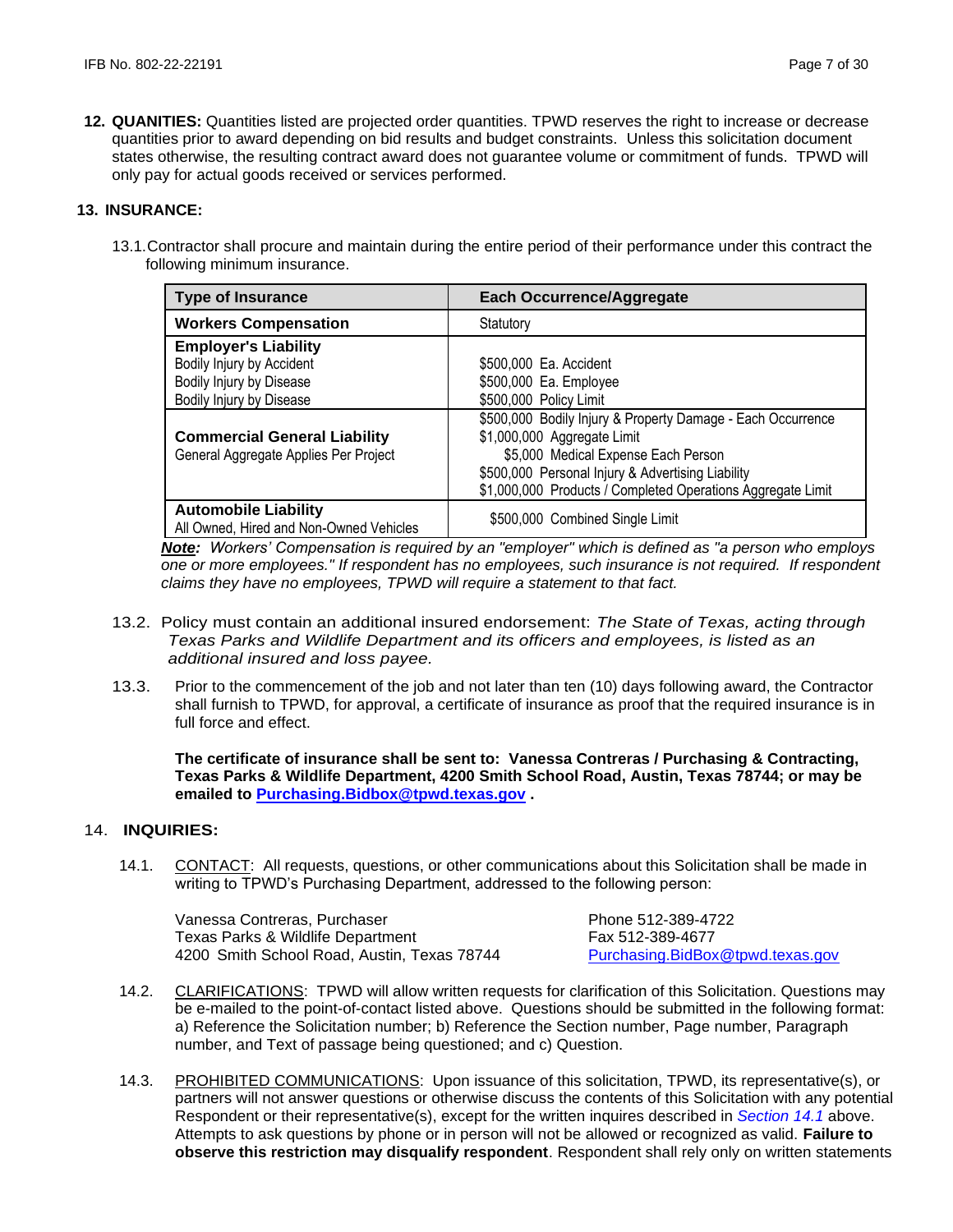issued through or by TPWD's purchasing staff. This restriction does not preclude discussions between affected parties for the purposes of conducting business unrelated to this solicitation.

### 15. **DELIVERY AND ACCEPTANCE:**

- 15.1. **Project Completion Delays:** If delay is foreseen, Contractor shall give written notice to TPWD. Default in promised Completion without accepted reasons or failure to meet specifications authorizes TPWD to purchase services of this contract elsewhere and charge any increased costs for the services, including the cost of re-soliciting, to the Contractor.
- 15.2. **Acceptance:** All services performed will be subject to acceptance inspection upon completion. Acceptance inspection will not take more than five (5) working days, weather permitting. Vendor will be notified within this time frame of any units not delivered in full compliance with the purchase order specifications.

## 16. **BID RESPONSE INSTRUCTIONS:**

#### 16.1. **Bid Submission**:

- 16.1.1. Submission Deadline: All bids shall be received, and time stamped at TPWD prior to 2:00 PM Central Time on the "Bid Opening" date specified on the IFB Cover Page (page 1). Late bids will not be considered under any circumstance and will be returned.
- 16.1.2. General Format: Respondent shall submit bid response, signed dated and completed.
- 16.1.3. Bid Delivery: Bids may be returned via email to **[Purchasing.BidBox@tpwd.texas.gov,](mailto:Purchasing.BidBox@tpwd.texas.gov)**  mail, or hand-delivery.
- 16.1.4. Bids returned by mail or hand delivery should be placed in a sealed envelope and correctly identified with IFB number, submittal deadline/opening date and time. It is the Bidder's responsibility to appropriately mark and deliver the bids to TPWD by the specified date.
- 16.1.5. Respondents are responsible for all costs of bid preparation.
- 16.2. **Bid Content:** Below is a summary of required and requested information. Bids submitted without this information will be evaluated accordingly. TPWD reserves the right, in its sole judgment and discretion, to waive minor technicalities and errors in the best interest of the state.
	- 16.2.1. Bid Form: Respondent must submit the IFB form, signed, dated and completed. *Failure to submit this information will result in disqualification of bid.*
	- 16.2.2. Exhibit A: Company Profile
	- 16.2.3. Exhibit B: Equipment List
	- 16.2.4. Exhibit C: Past Projects with Corresponding References
	- 16.2.5. Exhibit D: Key Personnel

#### 17. **EVALUATION AND AWARD:**

17.1. An award will be made on an all or none basis. Only responses submitted by the bid opening, with required submittal documents and meeting qualifications will be considered. Failure to submit the required information may be cause for rejection of the bid response. TPWD reserves the right to waive informalities and minor irregularities in bids received.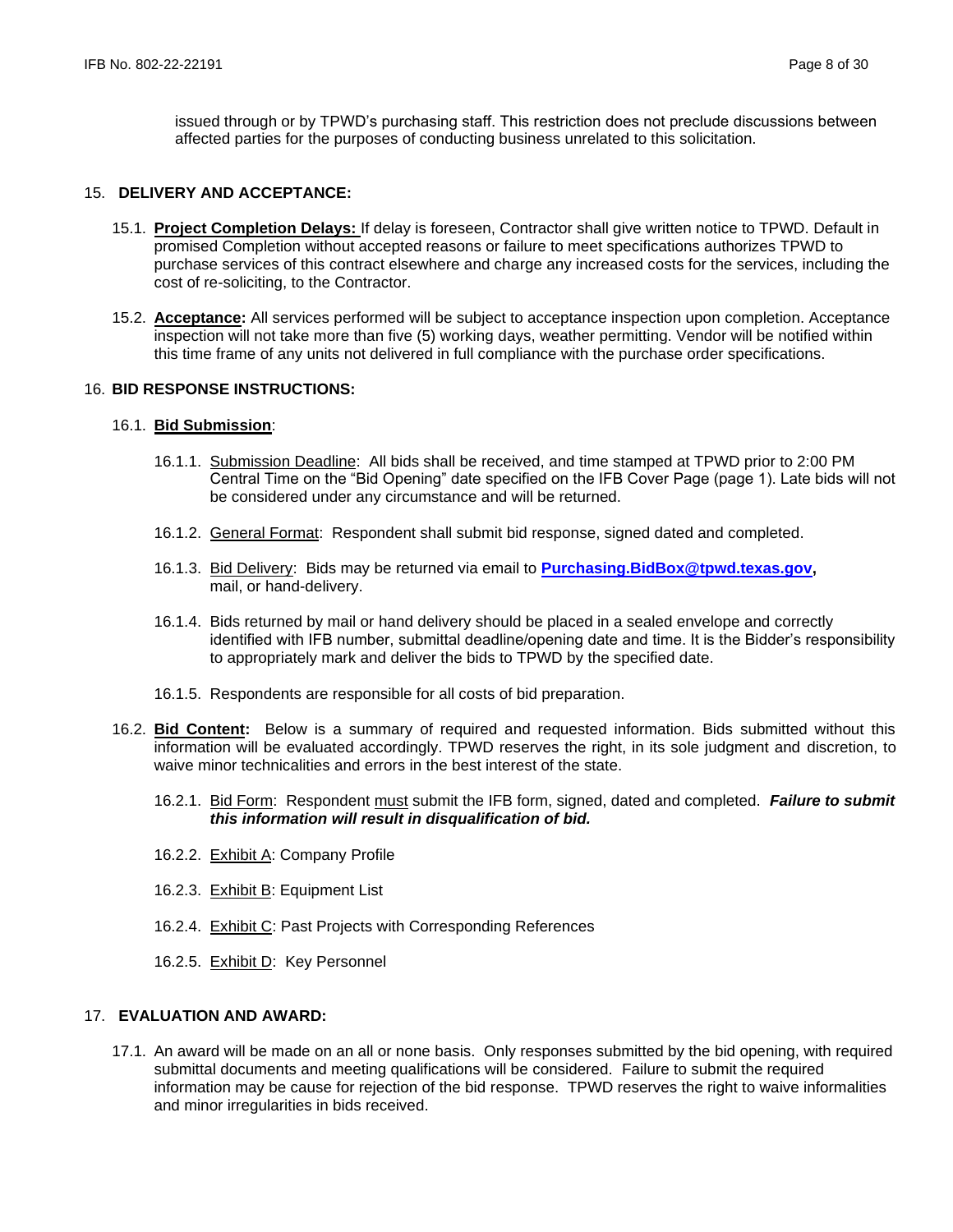- 17.2. TPWD reserves the right to consider respondent qualifications, equipment, facility, references; conduct studies and other investigations as necessary to evaluate any response; request additional relevant information; disqualify bid based on unsatisfactory reference checks, reports and records of service.
- 17.3. Award: TPWD will award a Contract to the respondent whose quote is considered to be the Best Value to TPWD, price and other factors considered. The following factors may be used to evaluate bids:
	- 17.3.1. Lowest Price
	- 17.3.2. Ability, Qualifications and Experience Meeting or Exceeding the Requirement
	- 17.3.3. Delivery / Service Schedule
	- 17.3.4. Past Performance

# **18. INVOICING AND PAYMENT**

The following procedures apply to invoicing and payment in addition to those listed in the *General Terms and Conditions, Para. 9:*

18.1. Contractor to submit invoice(s) to: Texas Parks & Wildlife, Accounts Payable, 4200 Smith School Road, Austin, Texas 78744.

- 18.2.Invoices must show:
	- 18.2.1. Name of Contractor exactly as shown on the contract, Texas Payee Identification Number (PIN), and correct "Remit to" address
	- 18.2.2. Name of receiving entity
	- 18.2.3. Contract/purchase order number
	- 18.2.4. Description, quantity, unit of measure, unit price, extended price of each item
	- 18.2.5. Total price
	- 18.2.6. Discount, if applicable, extended and deducted to arrive at a NET TOTAL for invoice
	- 18.2.7. Attach supporting documentation, if required

## 18.3.Payment:

- 18.3.1. Contractor will be paid for the services performed as invoiced. If another payment mechanism is agreed to by the parties, then contractor will be paid in accordance with the agreement approved by the parties.
- 18.3.2. Payment normally will be made to the Contractor within 30 days after receipt of a properly prepared invoice or the receipt of and the acceptance of services ordered, whichever is later. State agencies are required by state law to pay properly submitted invoices within 30 days or the Contractor may charge a late payment fee established by law.
- 18.3.3. Payments for services purchased with state appropriated funds will be made through state warrants issued by the Comptroller of Public Accounts. Payments by qualified ordering entities will be made through the entities local payment system.

Electronic payment may be available through some ordering entities. Contact Accounts Payable at 512-389-4833 for additional information.

## **19. BIDDER AFFIRMATION**

Bidder has not given, offered to give, nor intends to give at any time hereafter any economic opportunity, future employment, gift, loan, gratuity, special discount, trip, favor, or service to a public servant connection with the submitted bid.

Pursuant to Texas Government code, Title 10, Subtitle D, Section 2155.004(a), the bidder has not received compensation for participation.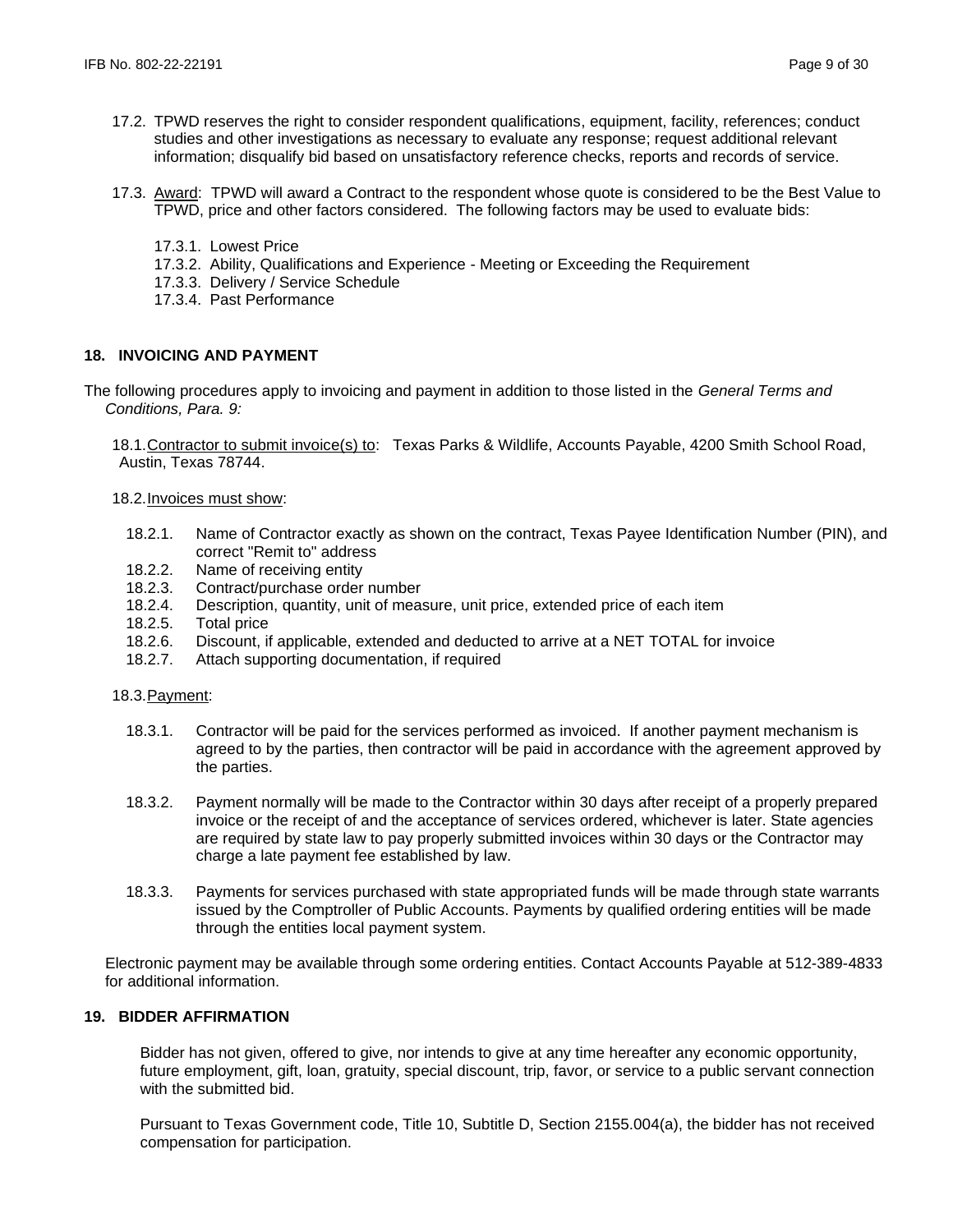# **EXHIBIT A – COMPANY PROFILE**

**Respondent shall use this exhibit (or a reasonable facsimile) to clearly demonstrate how they meet the requirements set forth in this IFB.** This form may be modified as needed to comply with the requirement to document company information. *Failure to return this exhibit (or a reasonable facsimile) may result in the proposal being considered non-responsive.*

| <b>Company Name:</b>                                                                                             |                                                                                                                              |                             |  |
|------------------------------------------------------------------------------------------------------------------|------------------------------------------------------------------------------------------------------------------------------|-----------------------------|--|
| <b>Number Years in Business:</b>                                                                                 |                                                                                                                              | <b>Number of Employees:</b> |  |
| Principal place of business (Corporate Headquarters):                                                            |                                                                                                                              |                             |  |
| <b>Address:</b>                                                                                                  |                                                                                                                              |                             |  |
| City, State, Zip:                                                                                                |                                                                                                                              |                             |  |
| Facility responsible for servicing the contract:                                                                 |                                                                                                                              |                             |  |
| <b>Address:</b>                                                                                                  |                                                                                                                              |                             |  |
| City, State, Zip:                                                                                                |                                                                                                                              |                             |  |
| Contact Person regarding company's proposal submission to the solicitation:                                      |                                                                                                                              |                             |  |
| Name / Title:                                                                                                    |                                                                                                                              |                             |  |
| <b>Phone Number:</b>                                                                                             |                                                                                                                              | <b>Fax Number:</b>          |  |
| <b>Email Address:</b>                                                                                            |                                                                                                                              |                             |  |
|                                                                                                                  | Personnel who will be responsible for the management and day-to-day operations of the services solicited in this IFB.        |                             |  |
| Name/Title:                                                                                                      |                                                                                                                              |                             |  |
| Indicate if your company or any of its subsidiaries filed or met criteria for bankruptcy within last five years. |                                                                                                                              |                             |  |
| Yes No If yes, explain.                                                                                          |                                                                                                                              |                             |  |
|                                                                                                                  | Indicate if your company or any of its subsidiaries has been involved in litigation within last five years. If yes, explain. |                             |  |
| _Yes _No If yes, explain.                                                                                        |                                                                                                                              |                             |  |
|                                                                                                                  | Description of firm's background, history, and qualifications: (You may attach additional page for this section.)            |                             |  |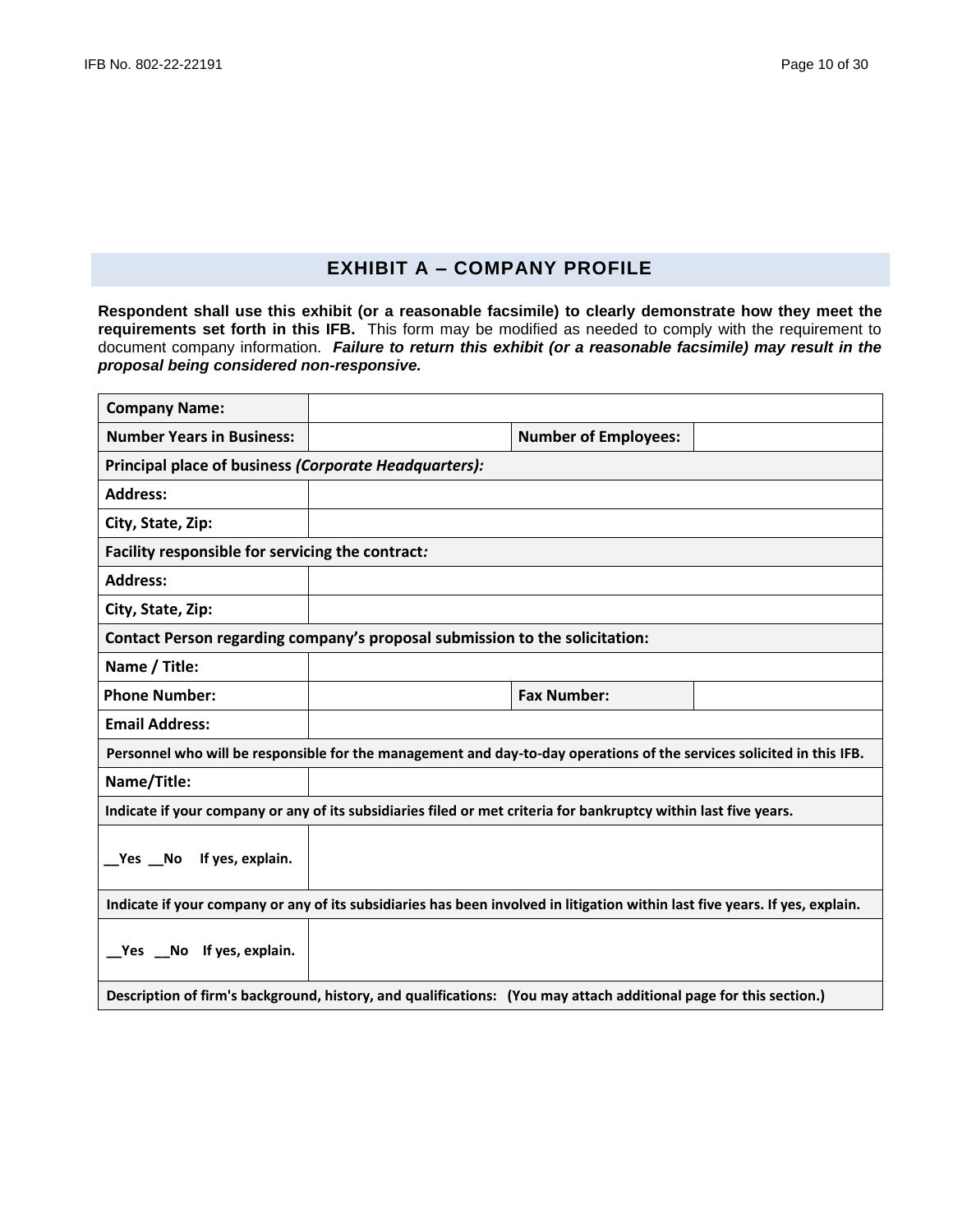# **EXHIBIT B – EQUIPMENT LIST**

# Respondent Name: \_\_\_

Describe all equipment and vehicles to be specifically used **for this project** in the space provided below. Make sure to include dimensions/capacities of equipment, make, model, horsepower and intended use by bid item. For purposes of this bid evaluation TPWD assumes that the respondent's equipment list, (submitted below) includes ALL of the equipment that the respondent is dedicating to this project and has considered in his bid. All equipment used off pavement must be low pressure rubber-tired equipment.

| <b>BID</b><br><b>ITEM</b> | <b>EQUIPMENT</b><br><b>TYPE</b> | <b>MAKE &amp; MODEL</b> | <b>HORSE</b><br><b>POWER</b> | <b>DIMENSION OR</b><br><b>CAPACITY</b> | # OF<br>UNITS | LEASE (L)<br>OR OWN (O) |
|---------------------------|---------------------------------|-------------------------|------------------------------|----------------------------------------|---------------|-------------------------|
|                           |                                 |                         |                              |                                        |               |                         |
|                           |                                 |                         |                              |                                        |               |                         |
|                           |                                 |                         |                              |                                        |               |                         |
|                           |                                 |                         |                              |                                        |               |                         |
|                           |                                 |                         |                              |                                        |               |                         |
|                           |                                 |                         |                              |                                        |               |                         |
|                           |                                 |                         |                              |                                        |               |                         |
|                           |                                 |                         |                              |                                        |               |                         |
|                           |                                 |                         |                              |                                        |               |                         |
|                           |                                 |                         |                              |                                        |               |                         |
|                           |                                 |                         |                              |                                        |               |                         |
|                           |                                 |                         |                              |                                        |               |                         |
|                           |                                 |                         |                              |                                        |               |                         |
|                           |                                 |                         |                              |                                        |               |                         |
|                           |                                 |                         |                              |                                        |               |                         |
|                           |                                 |                         |                              |                                        |               |                         |
|                           |                                 |                         |                              |                                        |               |                         |
|                           |                                 |                         |                              |                                        |               |                         |
|                           |                                 |                         |                              |                                        |               |                         |
|                           |                                 |                         |                              |                                        |               |                         |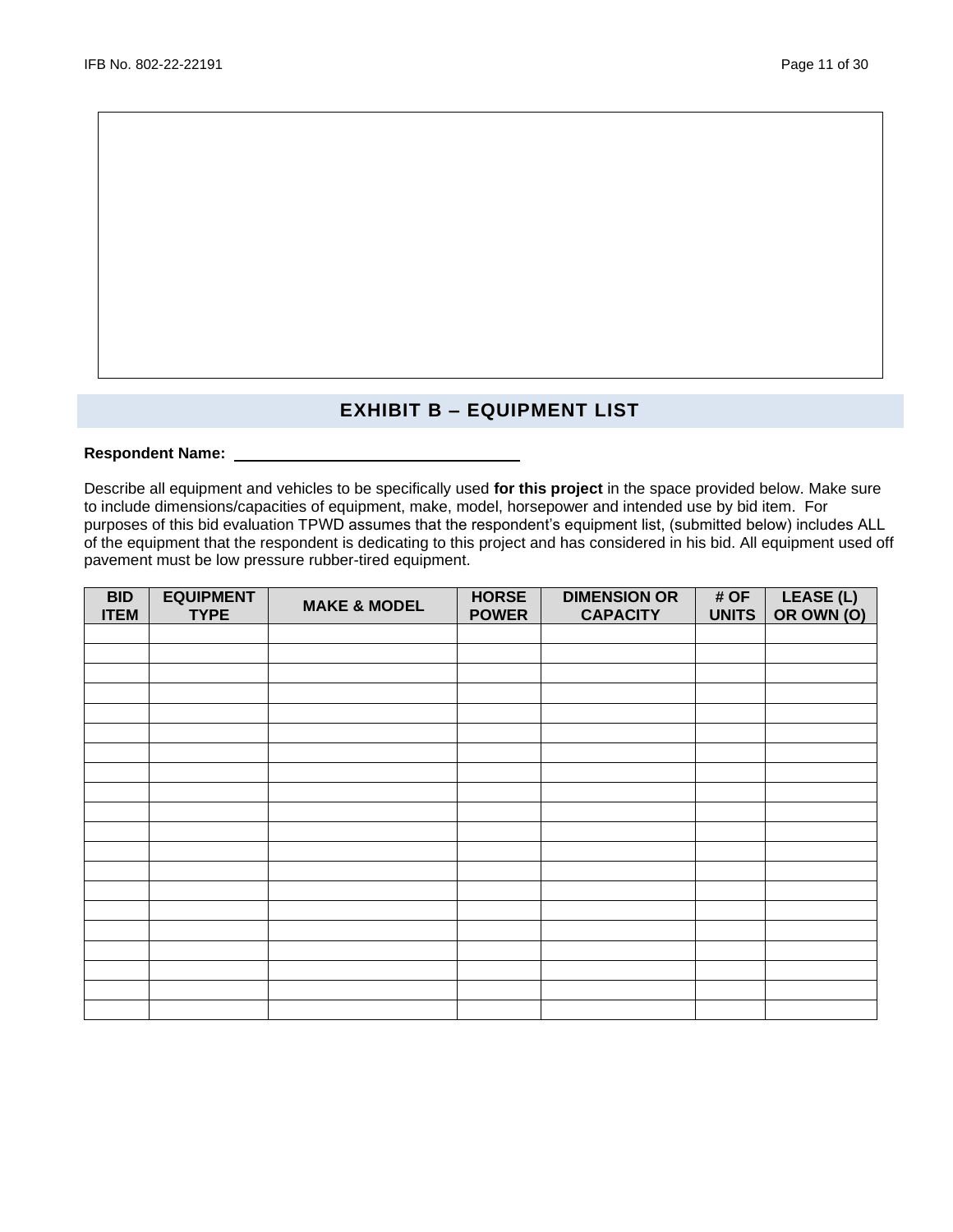# **EXHIBIT C – PAST PROJECTS WITH CORRESPONDING REFERENCES**

**Respondent Name: \_\_\_\_\_\_\_\_\_\_\_\_\_\_\_\_\_\_\_\_\_\_\_\_\_\_\_\_\_\_\_\_\_\_\_\_\_\_\_\_\_\_\_\_**

*Respondents shall use this exhibit (or reasonable facsimile) to provide a minimum* **of three (3) references** for jobs completed within the last five (5) years. The references shall illustrate recent experience successfully completing work of a similar nature and scope as the work described in this IFB. *Attention: Do NOT use TPWD staff or past work*  performed for TPWD as a "reference" in Exhibit C. This form may be modified as needed to comply with the requirement to document company information. *Failure to return this exhibit (or a reasonable facsimile) may result in the proposal being considered non-responsive. TPWD reserves the right to check references prior to award. Any negative responses received may be grounds for disqualification of the proposal.*

## REFERENCE 1:

| Company Name:                       |  |
|-------------------------------------|--|
| Company Address:                    |  |
| Contact Name/Title/Phone:           |  |
| Service Period:                     |  |
| <b>Brief Description of Project</b> |  |

## REFERENCE 2:

| <b>Company Name:</b>      |  |
|---------------------------|--|
| <b>Company Address:</b>   |  |
| Contact Name/Title/Phone: |  |
| Service Period:           |  |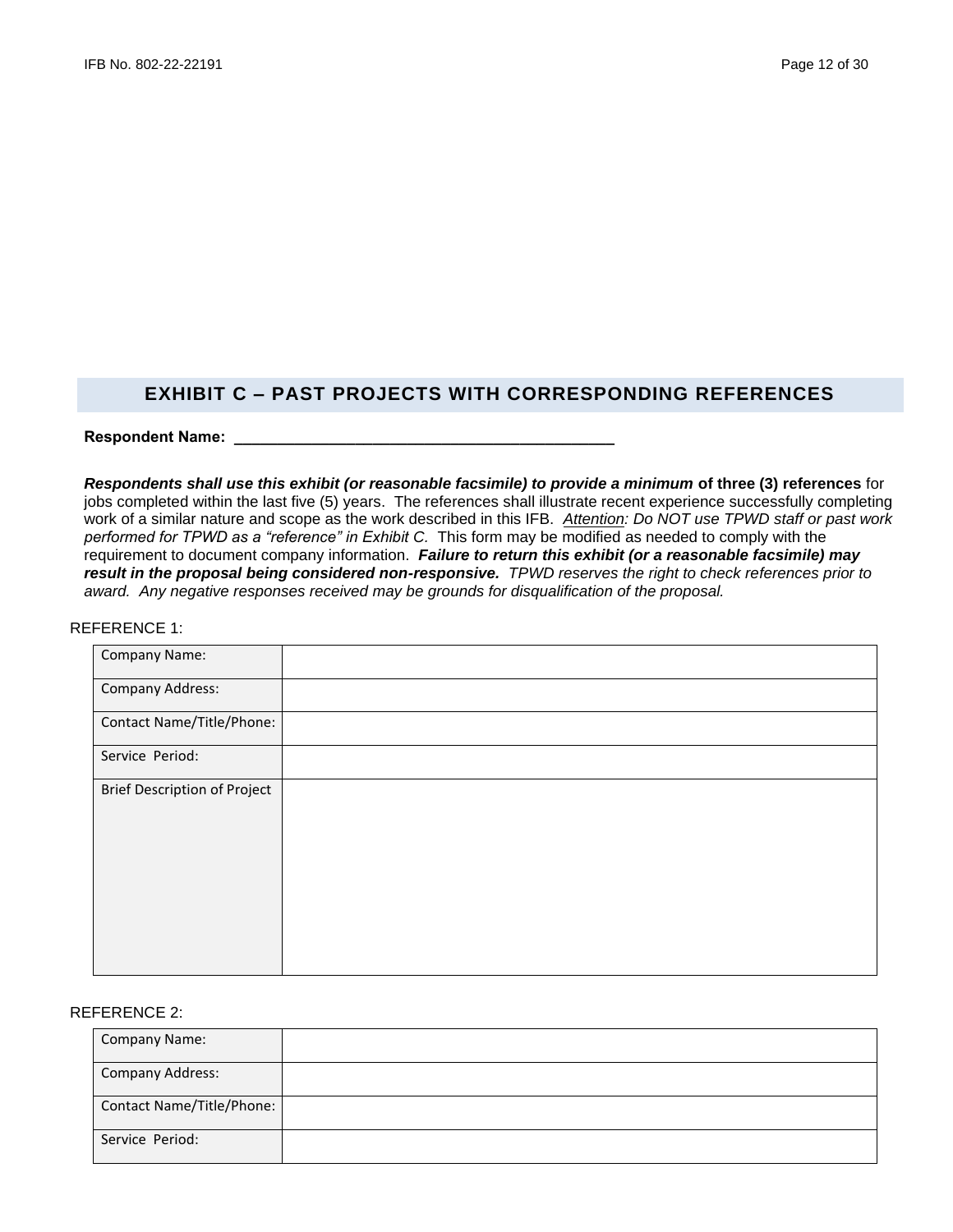| <b>Brief Description of Project</b> |  |
|-------------------------------------|--|
|                                     |  |
|                                     |  |
|                                     |  |
|                                     |  |
|                                     |  |
|                                     |  |
|                                     |  |
|                                     |  |
|                                     |  |
|                                     |  |
|                                     |  |

# REFERENCE 3:

| Company Name:                       |  |
|-------------------------------------|--|
| Company Address:                    |  |
| Contact Name/Title/Phone:           |  |
| Service Period:                     |  |
| <b>Brief Description of Project</b> |  |

# REFERENCE 4:

| Company Name:                       |  |
|-------------------------------------|--|
| Company Address:                    |  |
| Contact Name/Title/Phone:           |  |
| Service Period:                     |  |
| <b>Brief Description of Project</b> |  |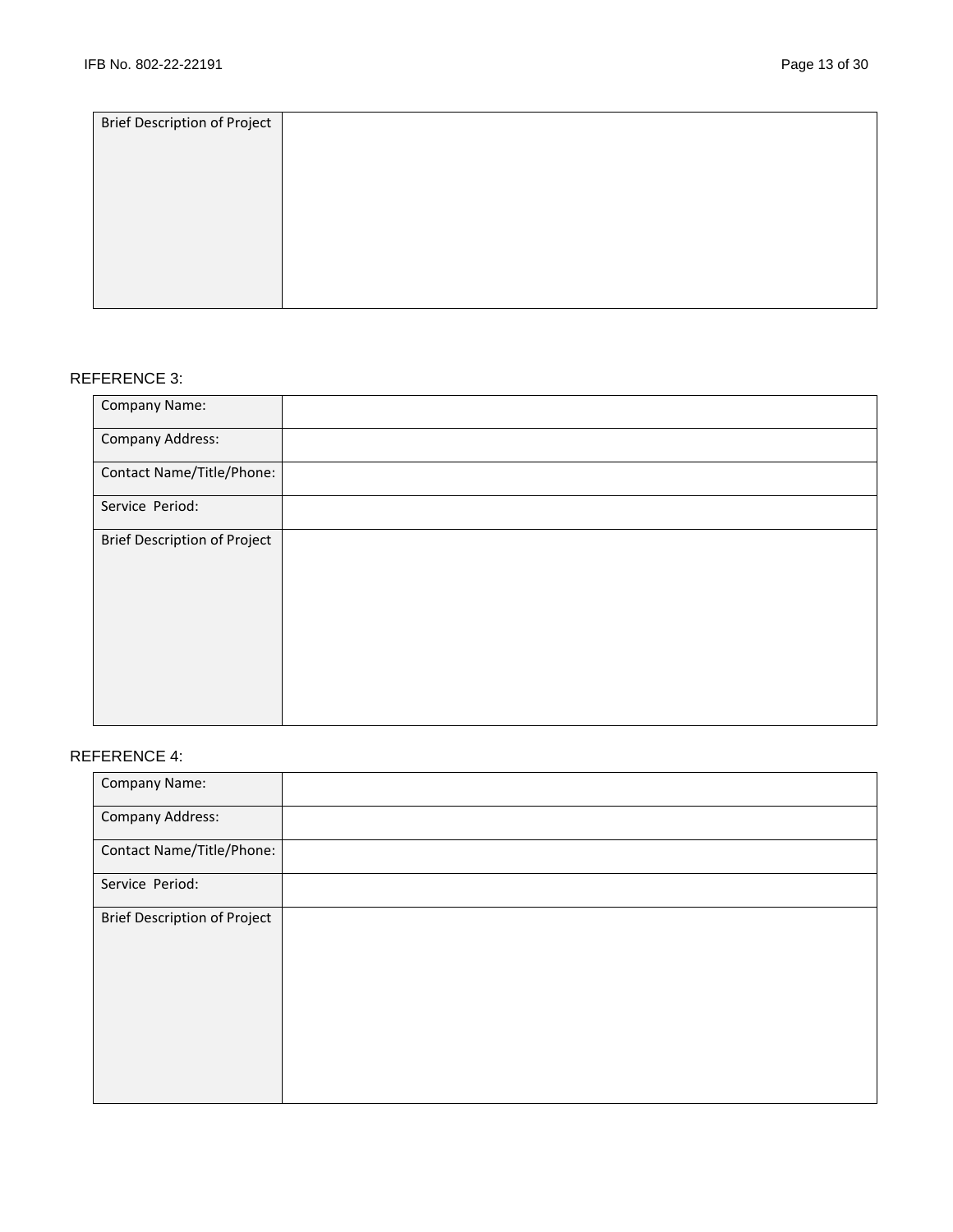# **GENERAL TERMS AND CONDITIONS**

#### MARCH 2022

## (ITEMS BELOW APPLY TO AND BECOME A PART OF THE CONTRACT)

Any Contract awarded as a result of this solicitation will contain the General Terms and Conditions listed below in this Section. Subcontractors are also obliged to comply with these provisions.

- **1. DEFINITIONS:** As used throughout this solicitation, the following terms have the meaning set forth below. All other terms have the meaning set forth in Webster's II New College Dictionary.
	- 1.1. Bidder: An individual or entity that submits a bid. The term includes anyone acting on behalf of the individual or entity that submits a bid, such as an agent, employee and representative. See Respondent.
	- 1.2. Contractor: The individual, corporation, company, partnership, firm, or organization that has to furnish the materials and has to perform the work as stated in the solicitation.
	- 1.3. ESBD: The Electronic State Business Daily, which is available online at <http://www.txsmartbuy.com/esbd> .
	- 1.4. Gov't Code: The Texas Government Code.
	- 1.5. Owner: Texas Parks and Wildlife Department, an agency of the State of Texas.
	- 1.6. Party/Parties: Either the TPWD and Respondent separately or collectively.
	- 1.7. Respondent: Any person or Vendor who submits a Bid/Proposal/Offer in response to this solicitation.
	- 1.8. Services: Includes the use of labor, materials, facilities, equipment, and any other need that is necessary or incidental to the successful completion of the Contract.
	- 1.9. Subcontractor: Any supplier, distributor, Contractor, person, or firm furnishing to the Contractor, materials or services necessary or incidental to the performance of the Contract between TPWD and Contractor.
	- 1.10. TAC: The Texas Administrative Code, which is the publication for administrative rules.
	- 1.11. Texas Identification Number: A unique 11-digit number assigned by the Texas Comptroller of Public Accounts. When a Payee first contracts with a state agency, that Payee must provide either a federal Employer Identification Number (EIN) or a Social Security number (SSN). The Texas Identification Number (TIN) is based on this number. (Note: If Respondent does not have a TIN, or does not know their TIN, they may list their EIN or SSN on the "Texas Identification Number" line of the Vendor Information Block of their RFP, RFO, IFB or RFQ response.)
	- 1.12. TPWD: Texas Parks and Wildlife Department acting on behalf of the State of Texas.

## **2. SPECIFICATIONS:**

- 2.1. The goods/services provided shall be in accordance with the purchase specifications herein. TPWD will decide the answers to all questions that may arise as to the interpretation of the specifications and the quality, or acceptability of goods/services provided. TPWD will decide the rate of progress of the work and the acceptable fulfillment of the goods/service on the part of the Contractor.
- 2.2. Catalogs, brand names or manufacturer's references are descriptive only, and indicate type and quality desired. Bids/Proposals on brands of like nature and quality will be considered unless advertised under Texas Gov't Code §2155.067. If the Respondent is offering brands other than the references, response should show manufacturer, brand or trade name, and other description of product offered. If Respondent is offering brand(s) other than brand(s) specified, illustrations and complete description of product offered are requested to be made part of the bid. Failure to take exception to specifications or reference data will require Respondent to furnish specified brand names, numbers, etc.
- 2.3. Unless otherwise specified, items shall be new and unused and of current production.
- 2.4. Samples, when requested, must be furnished free of expense to the State. If not destroyed in examination, they will be returned to the Respondent, on request, at Respondent's expense. Each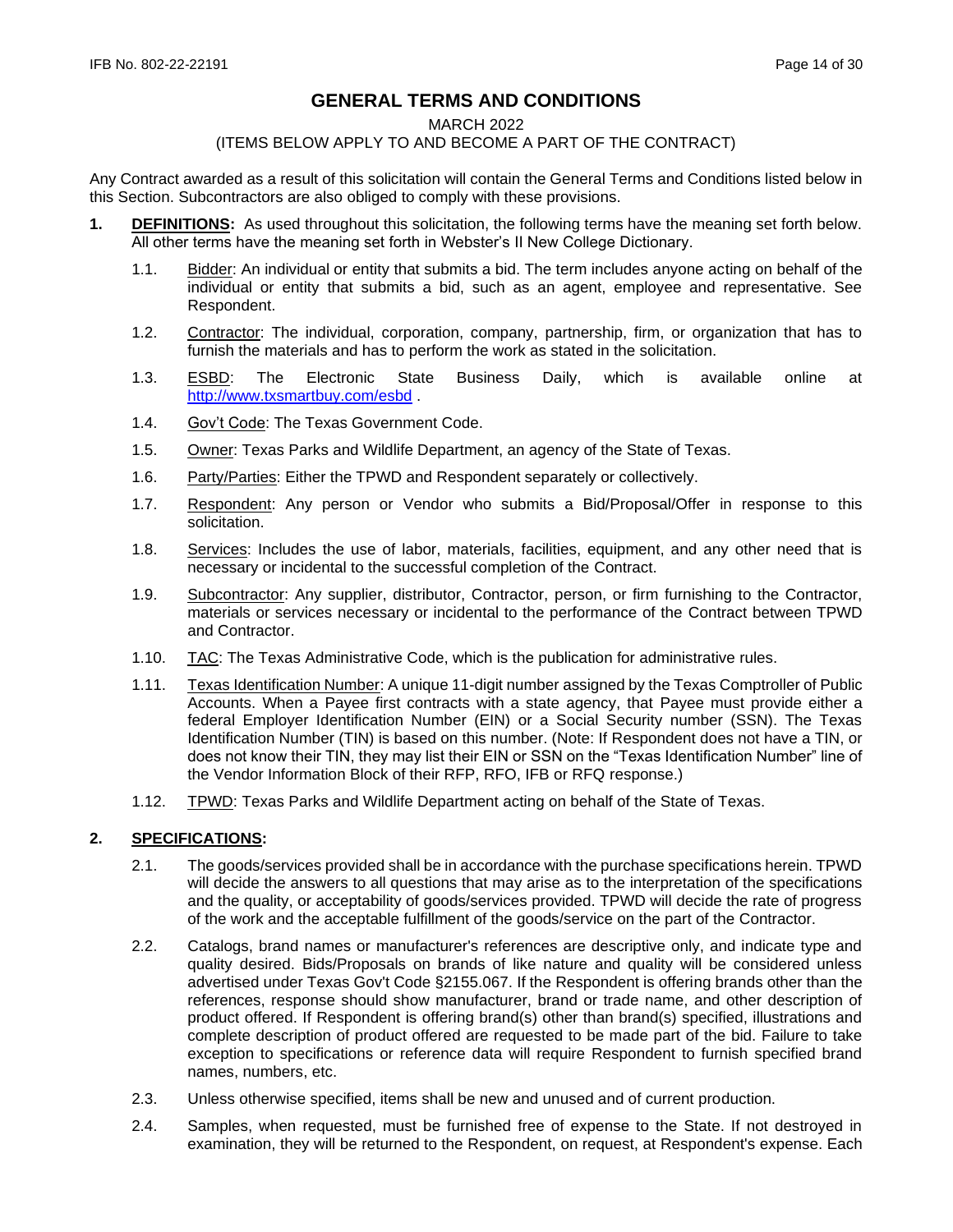sample should be marked with Respondent's name and address, and requisition number. Do not enclose in or attach response submission to sample.

- 2.5. The State will not be bound by any oral statement or representation contrary to the written specifications of this Solicitation.
- 2.6. Manufacturer's standard warranty shall apply unless otherwise stated in the solicitation.
- **3. AWARD OF A PURCHASE ORDER:** Standard Purchase Order Terms and Conditions apply. If a conflict exists between the standard Purchase Order Terms and Conditions and specific language in this solicitation, the language in the solicitation shall prevail.
	- 3.1. A response to a solicitation is an offer to Contract with TPWD based on the terms, conditions and specifications contained in the solicitation. Responses do not become Contracts unless and until they are accepted through an authorized TPWD designee by issuance of a Purchase Order.
	- 3.2. This procurement will be conducted in accordance with the State Purchasing Act, Title 10, Subtitle D, Chapters 2151 through 2177, of the Texas Gov't Code (TGC) and TPWD rules. Any Contract resulting from this procurement shall consist of one (1) document. This document will contain all of the rights and duties of the parties extracted from the relevant terms and conditions of this solicitation (including its attachments, exhibits, supplements, and addenda); the successful Contractor's response; any TPWD request for a Best and Final Offer; and any successful Contractor's Best and Final Offer, if applicable.
	- 3.3. Best Value TPWD will be the sole judge of best value. Award will be based on Best Value criteria and may include, but is not limited to:
		- 3.3.1. Best meets the goals and objectives of the solicitation as stated above.
		- 3.3.2. Best meets the quality and reliability of the proposed services.
		- 3.3.3. Effect of the proposed solution on agency productivity.
		- 3.3.4. Provides the most customer focused solution that will best meet the needs of the public.
		- 3.3.5. Experience in successfully providing services in this solicitation.
		- 3.3.6. Past Performance: A Respondent's past performance will be measured based upon pass/fail criteria in compliance with applicable provisions of Gov't Code §§2155.074, 2155.075, 2156.007, 2157.003, and 2157.125. Respondents may fail this selection criterion for any of the following conditions:
			- The Vendor has a score less than C or Legacy Unsatisfactory in the Vendor Performance System,
			- Currently under a Corrective Action Plan through the Texas Comptroller of Public Accounts (CPA),
			- Having repeated negative Vendor Performance Reports for the same reason,
			- Having Purchase Orders that have been cancelled in the previous 12 months for nonperformance (i.e., late delivery, etc.).
		- 3.3.7. Contractor performance information is located on the CPA web site at: [www.txsmartbuy.com/vpts.](http://www.txsmartbuy.com/vpts) CPA may conduct reference checks with other entities regarding past performance. In addition to evaluating performance through the Vendor Performance Tracking System (as authorized by 34 Texas Administrative Code §20.115), CPA may examine other sources of vendor performance including, but not limited to, notices of termination, cure notices, assessments of liquidated damages, litigation, audit reports, and non-renewals of Contracts. Any such investigations shall be at the sole discretion of CPA, and any negative findings, as determined by CPA, may result in nonaward to the Respondent.
- **4. UNIT PRICES:** Respondents must price per unit shown. Unit prices shall govern in the event of extension errors.
- **5. FREIGHT:** Quote FOB destination, freight prepaid and allowed unless otherwise stated within the specifications.
- **6. DELIVERY:**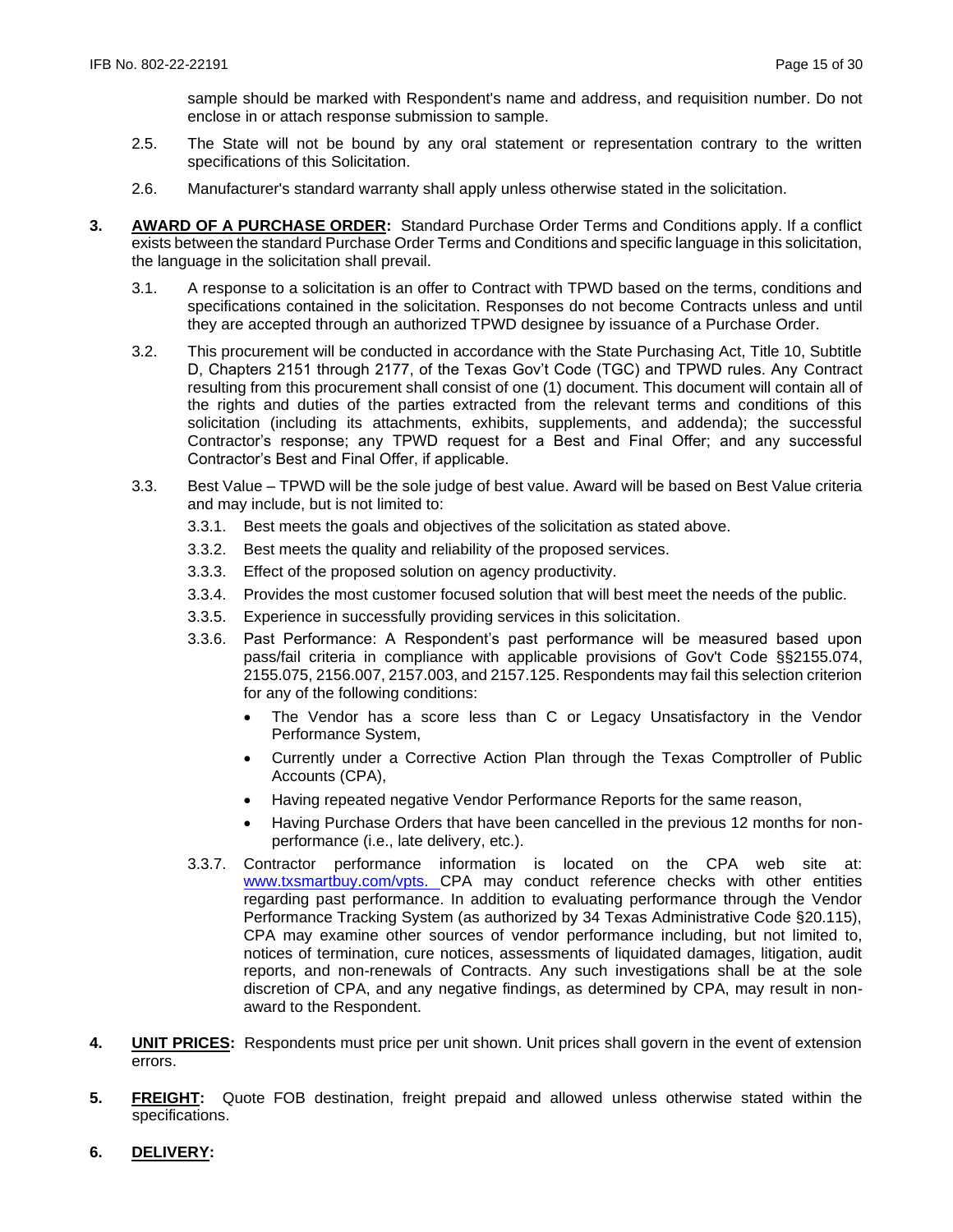- 6.1. Show number of days required to place material in receiving agency's designated location under normal conditions. Delivery days mean calendar days, unless otherwise specified. Failure to state delivery time obligates Respondent to deliver in 14 calendar days. Unrealistic delivery promises may cause solicitation to be disregarded.
- 6.2. If delay is foreseen, Contractor shall give written notice to the TPWD. Contractor must keep the TPWD advised at all times of status of order.
- 6.3. Default in promised delivery (without accepted reasons) or failure to meet specifications authorizes the TPWD to purchase supplies elsewhere and charge full increase, if any, in cost and handling to defaulting Contractor.
- 6.4. Substitutions: No substitutions permitted without written approval of TPWD.
- 6.5. Delivery shall be made during normal working hours only unless prior approval has been obtained from ordering agency. Normal working hours are 8:00 AM until 5:00 PM Monday through Friday except State and National holidays.

# **7. TESTING AND INSPECTION:**

- 7.1. TPWD may test and inspect goods and services purchased under the Contract to ensure compliance with the specifications of this solicitation and the Contract. TPWD may also test and inspect goods and services before they are purchased under the Contract. Authorized TPWD personnel shall have access to the Respondent's place of business for the purpose of inspecting the goods. To the extent practical, TPWD inspections will not disrupt the Respondent's daily operations. Tests shall be performed on samples submitted with the Bid/Proposal or on samples taken from regular shipments. All costs of testing and inspection shall be borne by the Respondent. In the event the goods tested fail to meet or exceed all conditions and requirements of the solicitation and Contract, the goods will be rejected in whole or in part, at the State's option, and returned to the Respondent or held for disposition at the Respondent's expense. Latent defects may result in cancellation of the Contract at no expense to the state.
- 7.2. If material fails to meet specifications, the Respondent will be notified by fax, mail, or e-mail. The Respondent will have ten (10) working days after receipt of the notification to remove the rejected material from state property. Material will be removed at the Respondent's expense. Material not removed in the allotted time period will be disposed by TPWD. The Respondent will be charged for all disposable expenses conducted by TPWD.
- **8. CHANGES:** TPWD may at any time, by a written order, make changes within the general scope of this Contract, in the definition of services to be performed, and the time (i.e., hours of the day, days of the week, etc.) and place of performance thereof. If any such change causes an increase or decrease in the cost of, or the time required for the performance of any part of the services under this Contract, whether changed or not changed by any such order, an equitable adjustment shall be made in the Contract price or time of performance or both and the Contract shall be modified in writing accordingly. Any claim by the Contractor for adjustment under this clause must be asserted within 30 days from the date of receipt by the Contractor of the notification of change, provided, however, that TPWD, if it decides that the facts justify such action, may receive and act upon such claims asserted at any time prior to final payment under this Contract. Failure to agree to any adjustment shall be a dispute concerning a question of fact within the meaning of the clause of this Contract entitled "Dispute Resolution."

# **9. INVOICING AND PAYMENT:**

9.1 Invoices: In order to receive payment under the Contract, the Contractor must submit an original invoice to TPWD, which will be designated in the Purchase Order as the "Bill To" address. To be a proper invoice that may be accepted and paid, the invoice must include the following information and/or attachments: (1) Name and address of the Contractor. (2) The Contractor's Texas Identification Number (TIN). (3) The Contractor's invoice remittance address. (4) The Purchase Order number authorizing the delivery of products or services. (5) A description of what the Contractor delivered, including, as applicable, the time period, serial number, unit price, quantity, and total price of the products and services. If the invoice is for a lease, the Contractor must also include the payment number (e.g., 1 of 36).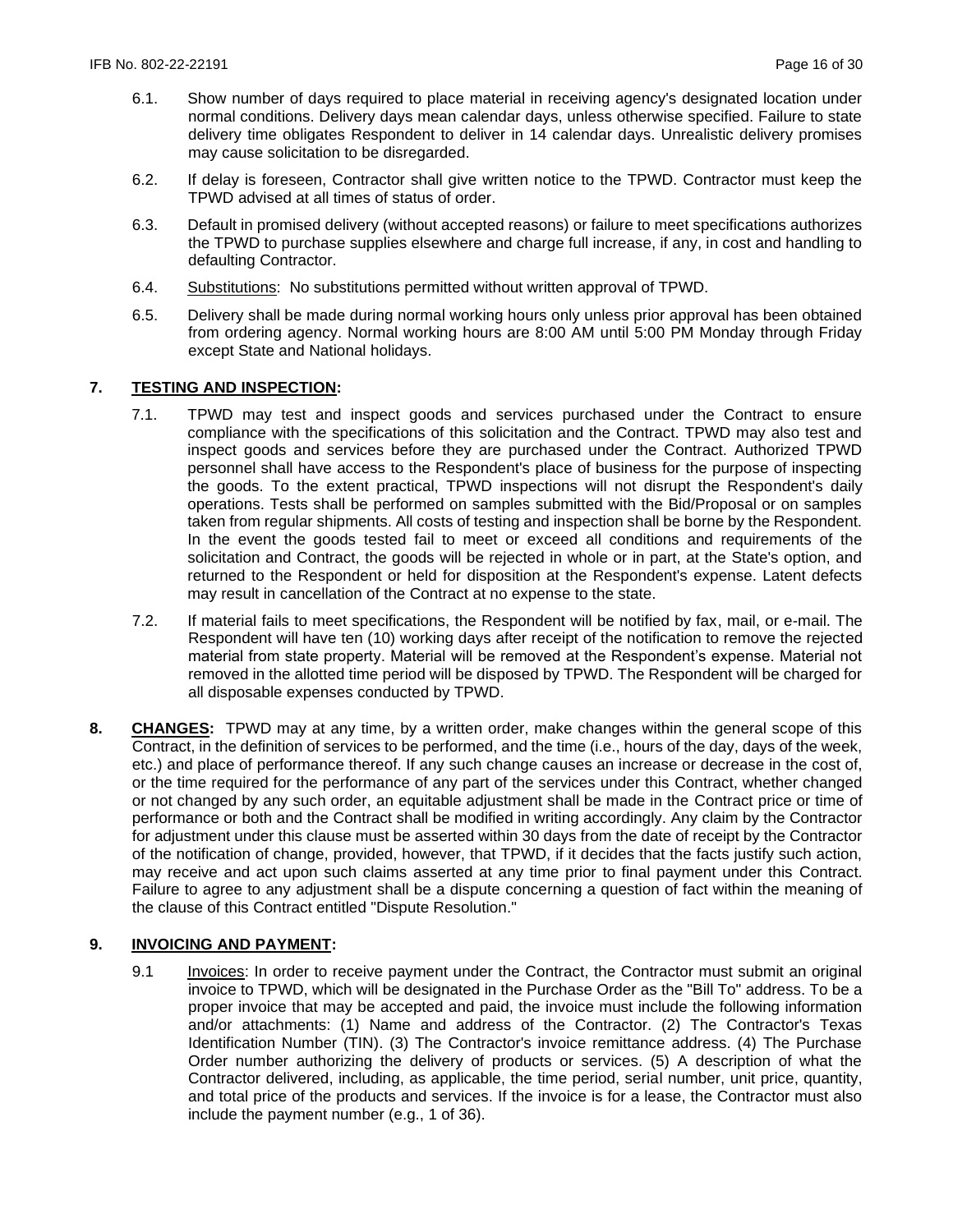- 9.2 Disputed Invoices: As stated above, the Contractor will receive notice of an error in an invoice submitted for payment by not later than the 21st day after the date the invoice was received by the TPWD. If an invoice dispute is resolved in favor of the Contractor, the Contractor is entitled to receive interest on the unpaid balance of the invoice, beginning on the date the invoice became overdue, pursuant to Gov't Code §2251. 021. If a dispute is resolved in favor of the TPWD, the Contractor shall submit a corrected invoice that must be paid in accordance with Section 2251.021. The unpaid balance accrues interest if the corrected invoice is not paid by the appropriate date.
- 9.3 Time and Manner of Payment: Pursuant to Texas Gov't Code Chapter 2251, payment by TPWD is overdue on the 31st day after the later of: (1) the date the TPWD receives the goods under the Contract; (2) the date the performance of the service under the Contract is completed; or (3) the date the TPWD receives the invoice for the goods or service. Payment by a political subdivision Customer whose governing body meets only once a month or less frequently is overdue on the 46th day after the later event of: (1) the date TPWD receives the goods under the Contract; (2) the date the performance of the service under the Contract is completed; or (3) the date TPWD receives the invoice for the goods or service.
- **10. PATENTS, TRADEMARKS, OR COPYRIGHTS: Respondent agrees to defend and indemnify the TPWD and State from claims involving infringement or violation of patents, trademarks, copyrights, trade secrets, or other proprietary rights, arising out of the TPWD's or the State's use of any good or service provided by the Respondent as a result of this solicitation.**
- **11. PROHIBITION ON LOBBYING:** The Respondent shall comply with the provisions of a federal law known generally as the Lobbying Disclosure Act, 2 U.S.C. §1601 et seq. By submitting a Bid/Proposal, the Respondent certifies that it shall not and has not used federally appropriated funds to pay any person or organization for influencing or attempting to influence any officer or employee of any federal agency, a member of Congress, officer or employee of Congress, or an employee of a member of Congress in connection with obtaining any federal Contract, grant, or any other award covered by 31 U.S.C. §1352. It also certifies that the Respondent shall disclose any lobbying with non-federal funds that takes place in connection with obtaining any federal award by completing and submitting Standard Form LLL.
- **12. ANTI-TRUST AND ASSIGNMENT OF CLAIMS:** The undersigned affirms under penalty of perjury of the laws of the State of Texas that (1) in connection with this Response, neither I nor any representative of the Respondent have violated any provision of the Texas Free Enterprise and Antitrust Act, Tex. Bus. & Comm Code Chapter 15; (2) in connection with this Response, neither I nor any representative of the Respondent have violated any federal antitrust law; and (3) neither I nor any representative of the Respondent have directly or indirectly communicated any of the contents of this Response to a competitor of the Respondent or any other company, firm, partnership or individual engaged in the same line of business as the Respondent. The successful Contractor hereby assigns to TPWD, any and all claims for overcharges associated with any contract resulting from this solicitation which arise under the antitrust laws of the United States 15 U.S.C.A., Section 1, et seq. (1973), and which arise under the antitrust laws of the State of Texas, Texas Business and Commercial Code Ann. Sec. 15.01, et seq. (1967).
- **13. DEBTS AND DELINQUENCIES:** As required by Gov't Code §2252.903, the Respondent agrees that any payments due under the Contract shall be directly applied towards eliminating any debt or delinquency is has to the State of Texas including, but not limited to, delinguent taxes, delinguent student loan payments, and delinquent child support.

## **14. DISPUTE RESOLUTION:**

- 14.1. The dispute resolution process provided for in Chapter 2260 of Texas Gov't Code and TPWD regulations shall be used by TPWD and the Respondent to resolve all disputes arising under this Contract. The Contractor shall comply with such rules, as revised from time to time.
- 14.2. If the Contractor's claim for breach of Contract cannot be resolved informally with TPWD, it shall be submitted to the negotiation process provided in Chapter 2260. To initiate the process, the Contractor shall submit written notice, as required by Chapter 2260. The notice shall also be given to the individual identified in the Contract for receipt of notices. Any informal resolution efforts shall in no way modify the requirement or toll the timing of the formal written notice of a claim for breach of Contract required under § 2260.051 of Texas Gov't Code. Compliance by the Contractor with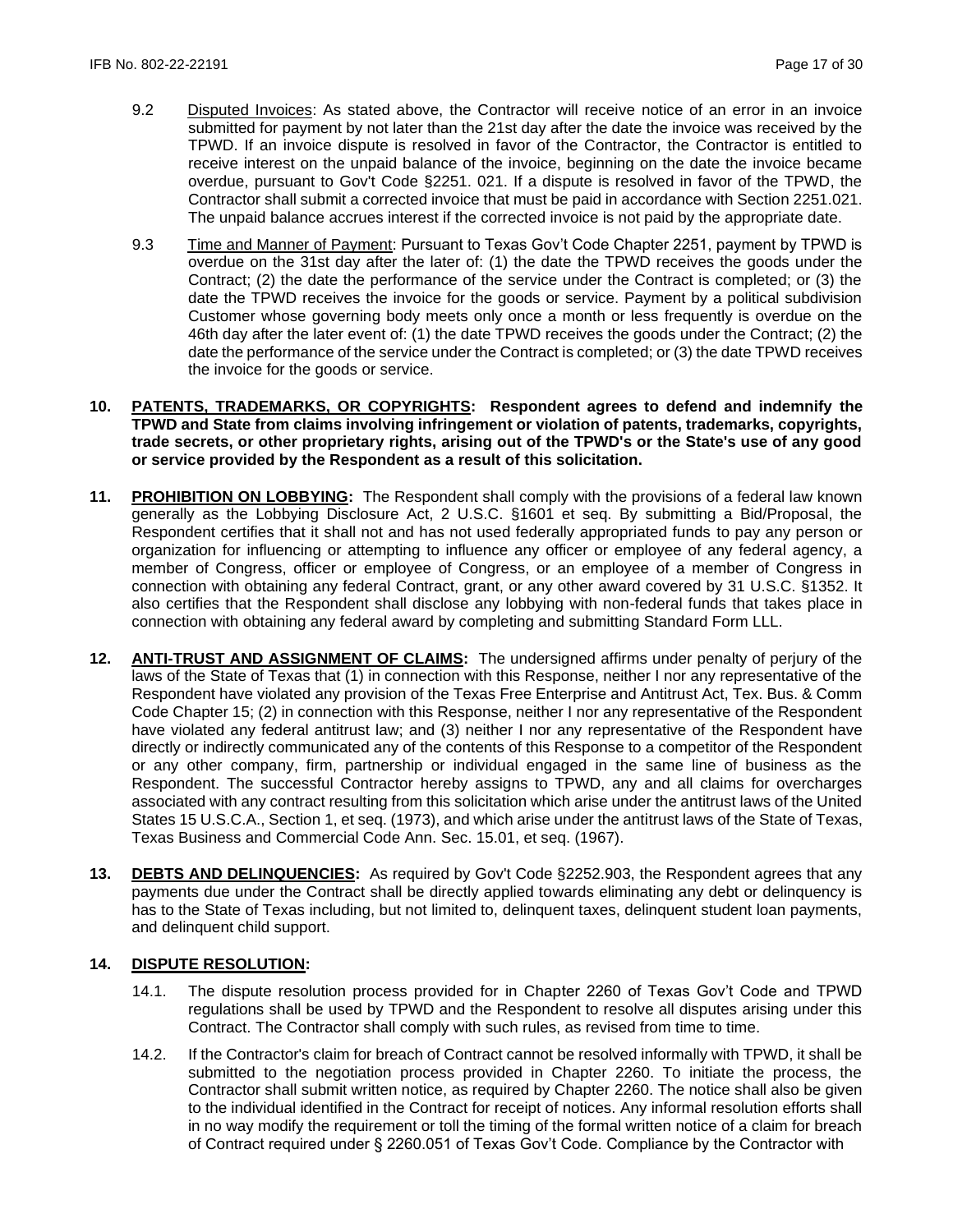Chapter 2260 is a condition precedent to the filing of a contested case proceeding under Chapter 2260.

- 14.3. The contested case process provided in Chapter 2260 is the Contractor's sole and exclusive process for seeking a remedy for an alleged breach of Contract by TPWD if the Parties are unable to resolve their disputes as described above.
- 14.4. Compliance with the contested case process provided in Chapter 2260 is a condition precedent to seeking consent to sue from the Legislature under Chapter 107, Civil Practices and Remedies Code. Neither the execution of the Contract by TPWD nor any other conduct of any representative of TPWD relating to the Contract shall be considered a waiver of sovereign immunity to suit.
- 14.5. Notwithstanding any other provision of the Contract to the contrary, unless otherwise requested or approved in writing by TPWD, the Contractor shall continue performance and shall not be excused from performance during the period any breach of Contract claim or dispute is pending under either of the above processes; however, the Contractor may suspend performance during the pendency of such claim or dispute if the Contractor has complied with all provisions of Gov't Code §2251.051, and such suspension of performance is expressly applicable and authorized under that law.
- **15. FRAUD, WASTE, AND ABUSE:** By submitting a Response to this Solicitation, the Respondent represents and warrants that it has read and understood and shall comply with CPA's Anti-Fraud Policy, found at: https://comptroller.texas.gov/about/policies/ethics.php, as such Policy currently reads and as it is amended throughout the term of the Contract.

# **16. NAME CHANGES AND SALES:**

- 16.1. If the Contractor changes its name or is sold to another entity, it must provide written notification to TPWD. The Contractor, in its notice, shall describe the circumstances of the name change or sale, state its new name, provide the new Tax Identification Number, and describe how the change will impact its ability to perform the Contract. If the change entails personnel changes for personnel performing the responsibilities of the Contract for the Contractor, the Contractor shall identify the new personnel and provide resumes to TPWD, if resumes were originally required by the Solicitation. TPWD may request other information about the change and its impact on the Contract and the Contractor shall supply the requested information within five (5) working days of receipt of the request.
- 16.2. TPWD may terminate the Contract due to a sale of or change to the Contractor that materially alters the Contractor's ability to perform under the Contract. The TPWD has the sole discretion to determine if termination is appropriate.

#### **17. CONTRACTOR RESPONSIBILITIES:**

- 17.1. Contractor agrees to comply with all terms and conditions contained in this solicitation and resulting Contract.
- 17.2. Contractor guarantees services offered will meet or exceed the written specifications identified in this solicitation.
- 17.3. Permits: Contractor shall be responsible, at the Contractor's expense, for obtaining any and all permits or licenses required by city, county, state, or federal rules, regulations, law, or codes that pertain to the Contract.
- 17.4. Electrical Items: All electrical items provided by the Contractor to TPWD under the Contract must meet all applicable OSHA standards and regulations, and bear the appropriate listing from UL, FMRC, or NEMA.
- 17.5. Executive Head: Pursuant to Gov't Code §669.003, the TPWD may not enter into a contract with a person who employs a current or former Executive Head of a state agency until four years have passed since that person was the executive head of the state agency. By submitting a Proposal, the Respondent certifies that it does not employ any person who was the Executive Head of a state agency in the past four years. If Section 669.003 applies, Respondent shall complete the following information in order for the response submission to be evaluated: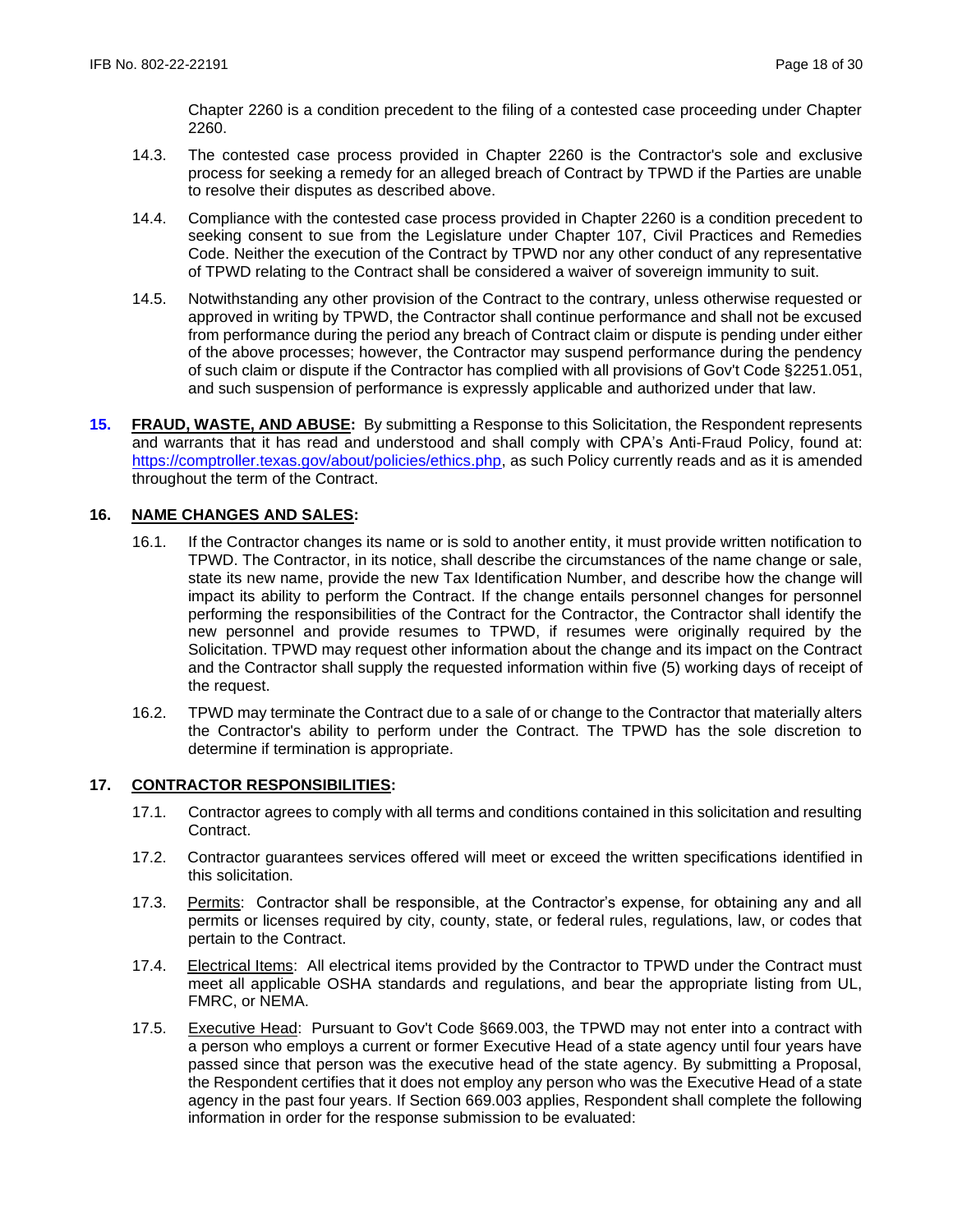| Name of former executive: Name of former executive: |
|-----------------------------------------------------|
|                                                     |
|                                                     |
| Position with Respondent: _______________           |
|                                                     |

- 17.6. Contractor agrees to take precautions necessary to protect person or property against injury or damage and be responsible for such injury or damage.
- 17.7. Contractor agrees to comply with Federal law or State Worker's Compensation laws which are applicable to the work required or performed under this Contract and to pay or cause to be paid all compensation, medical or hospital bills which may become due or payable thereunder, and to protect and indemnify TPWD from and against any and all liability by reason of injury to employees of Contractor or subcontractor.
- 17.8. Contractor shall provide all labor, equipment, and materials (unless otherwise stated herein) necessary to furnish the goods or perform the service. All employees of the Contractor shall be a minimum of 17 years of age and experienced in the type of work to be performed. Only the Contractor and its employees will be allowed on state property during working hours.
- **18. TERMINATED CONTRACTS:** By submitting a Response, the Respondent certifies that it has not had a Contract terminated or been denied the renewal of any Contract for non-compliance with policies or regulations of any state or federally funded program within the past five (5) years nor is it currently prohibited from contracting with a governmental agency. If the Respondent does have such a terminated Contract, the Respondent shall identify each and provide an explanation for the termination.
- **19. INDEPENDENT CONTRACTOR:** The Contract shall not render the Contractor an employee, officer, or agent of the TPWD for any purpose. The Contractor is and shall remain an independent Contractor in relationship to the TPWD. The TPWD shall not be responsible for withholding taxes from payments made under the Contract. The Contractor shall have no claim against the TPWD for vacation pay, sick leave, retirement benefits, social security, worker's compensation, health or disability benefits, unemployment insurance benefits, or employee benefits of any kind.
- **20. RIGHT TO AUDIT / RECORDS RETENTION:** Under Section 2262.154 of the Texas Gov't Code, the State Auditor may conduct an audit or investigation of any entity receiving funds from the state directly under any Contract or indirectly through a subcontract under the Contract. The acceptance of funds by the Contractor or other entity or person directly under the Contract or indirectly through a subcontract under the Contract acts as acceptance of the authority of the State Auditor's Office, TPWD or any successor agency, under the direction of the legislative audit committee, to conduct an audit or investigation in connection with those funds. Under the direction of the legislative audit committee, the Contractor or other entity that is the subject of an audit or investigation by the State Auditor must provide the State Auditor with access to any information the State Auditor considers relevant to the investigation or audit. Contractor shall ensure that this paragraph concerning the State's authority to audit funds received indirectly by subcontractors through Contractor and the requirement to cooperate is included in any subcontract it awards. Contractor shall maintain and retain supporting fiscal and any other documents relevant to showing that any payments under these Contract funds were expended in accordance with the laws and regulations of the State of Texas, including but not limited to, requirements of the Comptroller of the State of Texas and the State Auditor. Contractor shall maintain all such documents and other records relating to this Contract and the State's property for a period of seven (7) years after the date of submission of the final invoices or until a resolution of all billing questions, whichever is later. Contractor shall make available at reasonable times and upon reasonable notice, and for reasonable periods, all documents and other information related to the work of this Contract. Contractor and the subcontractors shall provide the State Auditor with any information that the State Auditor deems relevant to any investigation or audit. Contractor must retain all work and other supporting documents pertaining to this Contract, for purposes of inspecting, monitoring, auditing, or evaluating by TPWD and any authorized agency of the State of Texas, including an investigation or audit by the State Auditor. Contractor shall cooperate with any authorized agents of the State of Texas and shall provide them with prompt access to all of such State's work as requested. Contractor's failure to comply with this Section shall constitute a material breach of this Contract and shall authorize TPWD and the State of Texas to immediately assess appropriate damages for such failure.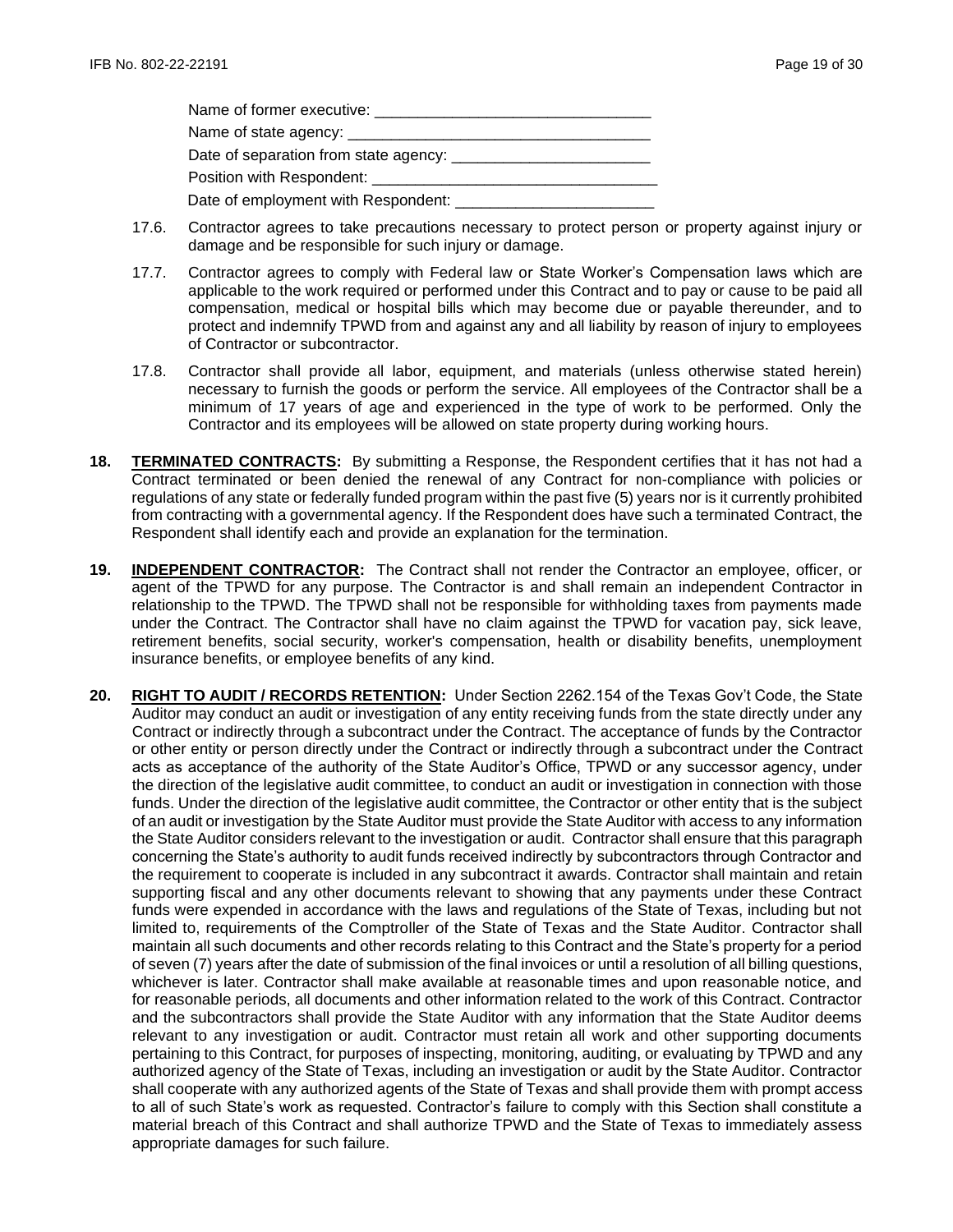**21. FORCE MAJEURE:** Neither Respondent nor TPWD shall be liable to the other party for any delaying, or failure of performance, of any requirement in the Contract caused by force majeure. The existence of such causes of delay or failure shall extend the period of performance until after the causes of delay or failure have been removed, provided the non-performing party exercises all reasonable due diligence to perform. Force majeure is defined as acts of God, fire, explosions, hurricanes, floods, epidemics, or pandemics, national or regional emergency, failures of transportation, or other causes that are beyond the reasonable control of either party and that by exercise of due foresight such party could not reasonably have been expected to avoid, and which, by the exercise of all reasonable due diligence, such party is unable to overcome. The burden of proof for the need of such relief shall rest upon the Contractor. To obtain release based on force majeure, the Contractor shall file a written request with TPWD reasonably promptly from the time the force majeure event occurs.

# **22. PROPRIETARY OR CONFIDENTIAL INFORMATION; TEXAS PUBLIC INFORMATION ACT:**

- 22.1. Any proprietary, trade secret or otherwise confidential information Respondent includes in its Proposal must be clearly labeled as proprietary or confidential information, and Respondent must identify the specific exception to disclosure in the Public Information Act (PIA). Merely making a blanket claim the entire Proposal is protected from disclosure because it contains some proprietary information is not acceptable and shall make the entire Proposal subject to release under the PIA. In order for TPWD to initiate the process of seeking an Attorney General opinion on the release of proprietary or confidential information, the specific provisions of the Proposal that are considered by the Respondent to be proprietary or confidential must be clearly labeled as described herein. Any information which is not clearly identified as proprietary or confidential shall be deemed to be subject to disclosure pursuant to the PIA.
- 22.2. Information, documentation, and other material in connection with this Response or any resulting Contract may be subject to public disclosure under the Texas Public Information Act, Chapter 552 of the Texas Gov't Code.
- 22.3. Contractor is required to make any information created or exchanged with the state pursuant to this Contract, and not otherwise excepted from disclosure under the Texas Public Information Act, available in a format that is accessible by the public at no additional charge to the state**.**
- **23. RIGHT TO DATA, DOCUMENTS AND COMPUTER SOFTWARE (STATE OWNERSHIP):** Any software, research, reports studies, data, photographs, negatives or other documents, drawings or materials prepared by Contractor in the performance of its obligations under this Contract shall be the exclusive property of the State of Texas and all such materials shall be delivered to the State by the Contractor upon completion, termination, or cancellation of this Contract. Contractor may, at its own expense, keep copies of all its writings for its personal files. Contractor shall not use, willingly allow, or cause to have such materials used for any purpose other than the performance of Contractor's obligations under this Contract without the prior written consent of the State; provided, however, that Contractor shall be allowed to use non-confidential materials for writing samples in pursuit of the work. The ownership rights described herein shall include, but not be limited to, the right to copy, publish, display, transfer, prepare derivative works, or otherwise use the works.
- **24. PUBLIC DISCLOSURE / NEWS RELEASES:** No public disclosures or news releases pertaining to this solicitation shall be made without prior written approval of TPWD.
- **25. CONFIDENTIALITY AND SECURITY:** The Contractor should not receive any sensitive or confidential information under the Contract. Any information the Contractor compiles or creates as a result of the Contract must be maintained and protected in accordance with any federal, state, or local laws and regulations that apply. The Contractor shall establish a method to secure the confidentiality of records and other information relating to clients in accordance with applicable federal and state laws, rules, and regulations. The obligations of the Contractor under this Confidentiality and Security Article shall survive this Contract and shall be included in all subcontracts.
- **26. TERMINATION:** This Contract shall terminate upon full performance of all requirements contained in this Contract, unless otherwise extended or renewed as provided in accordance with the Contract Terms and Conditions.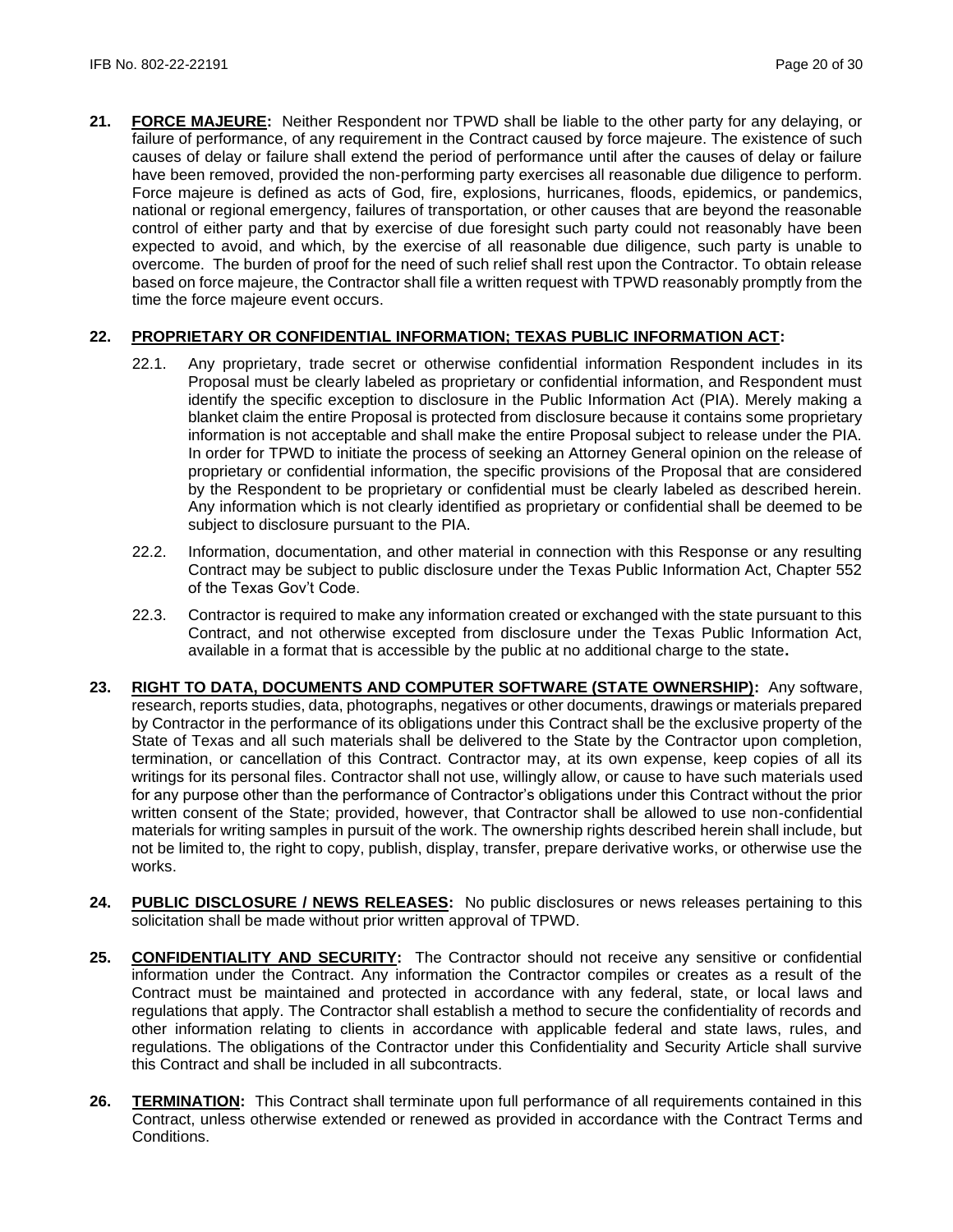- 26.1. Termination for Convenience: TPWD reserves the right to terminate the Contract at any time, in whole or in part, without cost or penalty, by providing 30 calendar days' advance written notice if TPWD determines that such termination is in the best interest of the state. In the event of such a termination, the Contractor shall, unless otherwise mutually agreed upon in writing, cease all work immediately upon the effective date of termination. TPWD will be liable for payments limited only to the portion of work authorized by TPWD in writing and completed prior to the effective date of cancellation, provided that TPWD shall not be liable for any work performed that is not acceptable to TPWD and/or does not meet Contract requirements. All work products produced by the Contractor and paid for by TPWD shall become the property of TPWD and shall be tendered upon request. Termination under this paragraph shall not relieve the Vendor of any obligation or liability that has occurred prior to cancellation.
- 26.2. Termination for Cause/Default: If the Contractor fails to provide the goods or services contracted for according to the provisions of the Contract or fails to comply with any of the terms or conditions of the Contract, the TPWD may, upon written notice of default to the Contractor, terminate all or any part of the Contract after providing an opportunity to cure the default.
	- 26.2.1. Contractor will be responsible for paying damages to TPWD including but not limited to reprocurement costs, and any consequential damages to the State of Texas or TPWD resulting from Contractor's non-performance. The defaulting Contractor will not be considered in the re-solicitation and may not be considered in future solicitations for the same type of work unless the specification or scope of work is significantly changed.
- 26.3. The rights and remedies of TPWD provided in this clause shall not be exclusive and are in addition to any other rights and remedies provided by law or under this Contract.
- 26.4. TPWD may exercise any other right, remedy or privilege which may be available to it under applicable law of the state and any other applicable law or may proceed by appropriate court action to enforce the provisions of the Contract, or to recover damages for the breach of any agreement being derived from the Contract. The exercise of any of the foregoing remedies will not constitute a termination of the Contract unless TPWD notifies the Contractor in writing prior to the exercise of such remedy. The Contractor shall remain liable for all covenants and indemnities under the Contract. The Contractor shall be liable for all costs and expenses, including court costs, incurred by TPWD with respect to the enforcement of any of the remedies listed herein.
- **27. SURVIVAL OF TERMS:** Termination of the Contract for any reason shall not release the Contractor from any liability or obligation set forth in the Contract that is expressly stated to survive any such termination or by its nature would be intended to be applicable following any such termination, including the provisions regarding confidentiality, indemnification, transition, records, audit, property rights, dispute resolution, and invoice and fees verification.
- **28. RIGHTS UPON TERMINATION OR EXPIRATION OF CONTRACT:** In the event that the Contract is terminated for any reason, or upon its expiration, TPWD shall retain ownership of all associated work products and documentation obtained from the Contractor under the Contract, unless otherwise specified.
- **29. CHANGE IN FEDERAL OR STATE REQUIREMENTS:** If federal or state laws or regulations or other federal or state requirements are amended or judicially interpreted so that either TPWD or the Contractor cannot reasonably fulfill the Contract and if the Parties cannot agree to an amendment that would enable substantial continuation of the Contract, the Parties shall be discharged from any further obligations under the Contract.
- **30. TAXES:** Purchases made for state uses are exempt from Texas State Sales Tax and Federal Excise Tax. An Excise Tax Exemption Certificate will be furnished upon written request to TPWD.
- **31. BUY TEXAS:** In accordance with §2155.4441, Gov't Code, the Contractor agrees that during the performance of a Contract for services it shall purchase products and materials produced in Texas when they are available at a price and time comparable to products and materials produced outside Texas.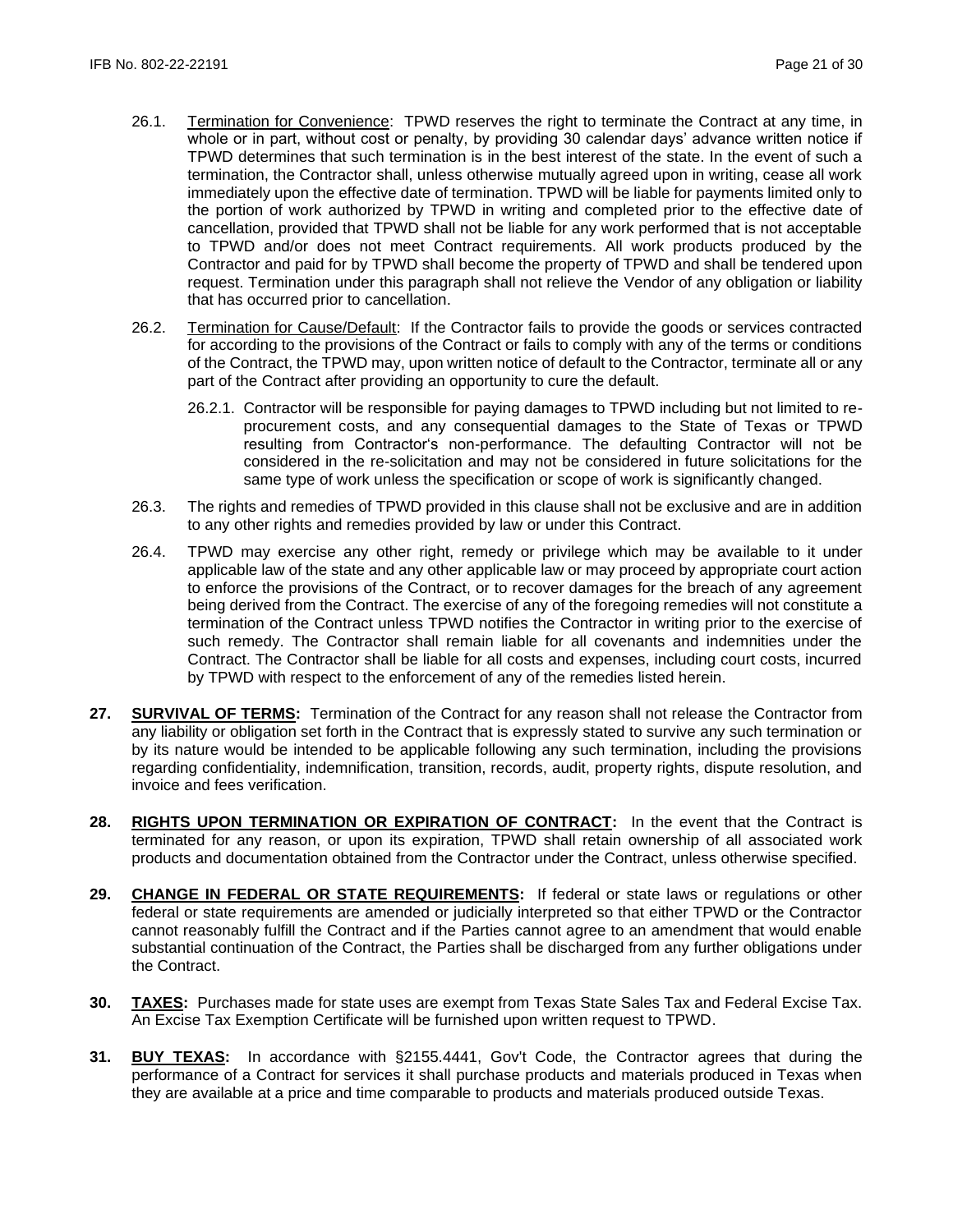- **32. NOTE TO RESPONDENT:** Any terms and conditions attached to a solicitation will not be considered unless specifically referred to on this solicitation form and may result in disqualification of the response submission. If any Respondent takes a 'blanket exception' to the entire solicitation or does not provide proposed alternative language, the Respondent's response may be disqualified from further consideration.
- **33. ACCESSIBILITY STANDARDS:** Under Texas Government Code, Chapter 2054, Subchapter M, TPWD must procure products that comply with the Accessibility Standards defined in the Texas Administrative Code, 1 TAC 206 and 1 TAC 213, when such products are available in the commercial marketplace or when such products are developed in response to a procurement solicitation. Accordingly, Contractor must provide electronic and information resources and associated product documentation and technical support that comply with these Accessibility Standards (in the form of a Voluntary Product Accessibility Template, or "VPAT") in its response to this solicitation. Vendors who do not already have accessibility documentation should complete the form located here: [http://www.itic.org/policy/accessibility/.](http://www.itic.org/policy/accessibility/) Contractors that claim their products are exempt from accessibility requirements must present that position to TPWD as a question during the question-and-answer period of the solicitation.
- **34. CERTIFICATION REGARDING DEBARMENT, SUSPENSION, INELIGIBILITY, AND VOLUNTARY EXCLUSION:** Respondent certifies that the responding entity and its principals are eligible to participate in this transaction and have not been subjected to suspension, debarment, or similar ineligibility determined by any federal, state or local governmental entity and the Respondent is in compliance with the State of Texas statutes and rules relating to procurement and that Respondent is not listed on the federal government's terrorism watch list as described in Executive Order 13224.
- **35. SYSTEM FOR AWARD MANAGEMENT (SAM):** Respondent certifies that it and its principals are not suspended or debarred from doing business with the state or federal government as listed on the State of Texas Debarred Vendor List maintained by the Texas Comptroller of Public Accounts and the System for Award Management (SAM) maintained by the General Services Administration. Prior to awarding state funds for goods and/or services rendered, the State of Texas will conduct a required search of your firm using SAM. This is a Federal government-maintained database that records and tracks organizations, either known to or suspected of contributing to terrorist organizations. No state funds may be paid to an individual or firm whose name appears on this list. TPWD reserves the right, in its sole discretion, to deny and/or exclude any individual or firm from an award whose name appears on this list.
- **36. FEDERAL DISASTER RELIEF FRAUD:** Sections and 2261.053 of the Gov't Code, prohibit state agencies from accepting a response or awarding a Contract that includes proposed financial participation by a person who, in the past five years has been convicted of violating a federal law or assessed a penalty in connection with a Contract involving relief for Hurricane Rita, Hurricane Katrina, or any other disaster, as defined by Section 418.004 of the Gov't Code, occurring after September 24, 2005.Under Sections 2155.006 and 2261.053 of the Texas Gov't Code, Respondent certifies that the individual or business entity named in this response or Contract is not ineligible to receive the specified Contract and acknowledges that this Contract may be terminated and payment withheld if this certification is inaccurate.
- **37. APPLICABLE LAWS AND VENUE:** The Contract shall be governed by and construed in accordance with the laws of the State of Texas, with regards to the conflicts of law provisions. The venue of any suit arising under this Contract is fixed in any court of competent jurisdiction in Travis County, Texas, unless the specific venue is otherwise identified in a statute which directly names or otherwise identifies its applicability to TPWD.
- **38. APPLICABLE LAWS AND CONFORMING AMENDMENTS:** Contractor must comply with all laws, regulations, requirements and guidelines applicable to a Contractor providing services to the State of Texas as these laws, regulations, requirements and guidelines currently exist and as they are amended throughout the term of this Contract. TPWD reserves the right, in its sole discretion, to unilaterally amend this Contract throughout its term to incorporate any modifications necessary for TPWD or Contractor's compliance with all applicable State and federal laws, and regulations.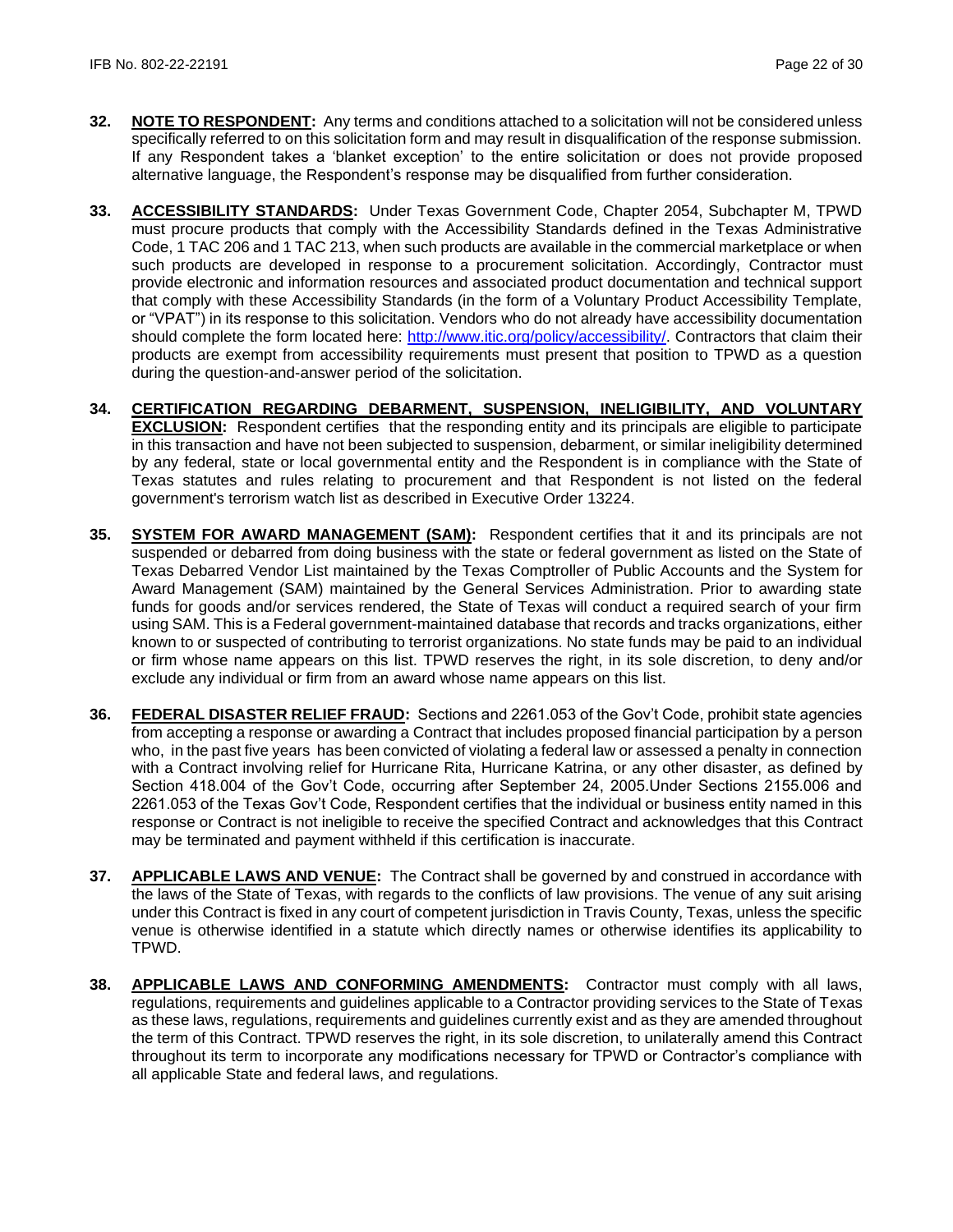### **39. COMPLIANCE WITH LAWS; DEALING WITH PUBLIC SERVANTS:**

- 39.1. The Respondent must comply with all applicable laws at all times, including, without limitation, the following: (i) Texas Penal Code §36.02, which prohibits bribery; (ii) Texas Penal Code §36.09, which prohibits the offering or conferring of benefits to public servants; (iii) Gov't Code §2155.003, which prohibits the chief clerk or any other employee of the TPWD from having an interest in, or in any manner be connected with, a Contract or bid for a purchase of goods or services by an agency of the state or accept from any person to whom a Contract has been awarded anything of value or a promise, obligation, or Contract for future reward or compensation.
- 39.2. The Respondent shall give all notices and comply with all laws and regulations applicable to furnishing and performance of the Contract. Except where otherwise expressly required by applicable laws and regulations, TPWD shall not be responsible for monitoring Respondent's compliance with any laws or regulations. If Respondent performs any work knowing or having reason to know that it is contrary to laws or regulations, Respondent shall bear all claims, costs, losses and damages caused by, arising out of or resulting therefrom.
- **40. NO WAIVER:** Nothing in this Contract shall be construed as a waiver of the state's or TPWD's sovereign immunity. This Contract shall not constitute or be construed as a waiver of any of the privileges, rights, defenses, remedies, or immunities available to the State of Texas. The failure to enforce, or any delay in the enforcement, of any privileges, rights, defenses, remedies, or immunities available to the State of Texas. The failure to enforce, or any delay in the enforcement, of any privileges, rights, defenses, remedies, or immunities available to the State of Texas under this Contract or under applicable law shall not constitute a waiver of such privileges, rights, defenses, remedies, or immunities or be considered as a basis for estoppel. TPWD does not waive any privileges, rights, defenses, or immunities available to TPWD by entering into this Contract or by the conduct of any representative of TPWD, prior to or subsequent to entering into this Contract.
- **41. NO LIABILITY UPON TERMINATION:** If this Contract is terminated for any reason, TPWD and the State of Texas shall not be liable to Contractor for any damages, claims, losses, or any other amounts arising from or related to any such termination. However, Contractor may be entitled to the remedies provided in Gov't Code, Chapter 2260.
- **42. DECEPTIVE TRADE PRACTICES; UNFAIR BUSINESS PRACTICES:** Respondent represents and warrants that it has not been the subject of allegations of Deceptive Trade Practices violations under Tex. Bus. & Com. Code, Chapter 17, or allegations of any unfair business practice in any administrative hearing or court suit and that Respondent has not been found to be liable for such practices in such proceedings. Contractor certifies that it has no officers who have served as officers of other entities who have been the subject of Deceptive Trade Practice violations or allegations of any unfair business practices in an administrative hearing or court suit, and that such officers have not been found to be liable for such practices in such proceedings.
- **43. FALSE STATEMENTS; BREACH OF REPRESENTATIONS:** If Respondent signed its Bid/Proposal with a false statement or signs the Contract with a false statement or it is subsequently determined that Contractor has violated any of the representations, warranties, guarantees, certifications or affirmations included in the Contract, Contractor shall be in default under this Contract and TPWD may terminate or void the Contract for cause and pursue other remedies available to TPWD under this Contract and applicable law.
- **44. ACTUAL AND PERCEIVED CONFLICTS:** By submitting a Bid/Proposal, the Respondent represents and warrants that the provision of goods and services or other performance under the Contract will not constitute an actual or potential conflict of interest or reasonably create an appearance of impropriety. In its Bid/Proposal, the Respondent shall disclose any existing or potential conflict of interest that it might have in contracting with TPWD. The TPWD will decide, in its sole discretion, whether an actual or perceived conflict should result in Bid/Proposal disqualification or Contract termination.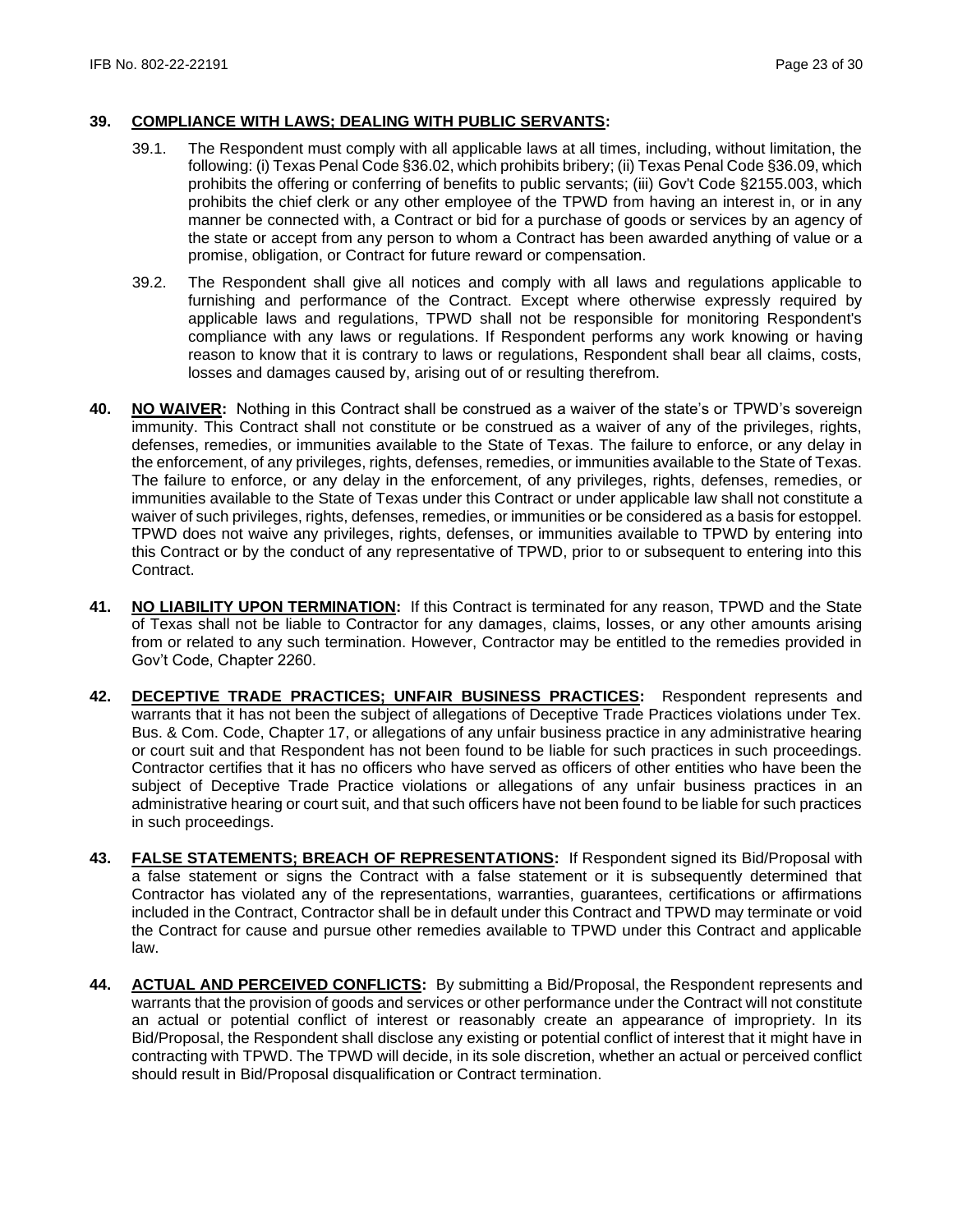## **45. CURRENT AND FORMER TPWD EMPLOYEES:**

- 45.1. In addition to the disclosures required above, the Respondent shall also disclose any of its personnel who are current or former officers or employees of the TPWD or who are related, within the third degree by consanguinity (as defined by Gov't Code §573.023) or within the second degree by affinity (as defined by Gov't Code §573.025), to any current or former officers or employees of the TPWD.
- 45.2. Respondents must comply with all applicable Texas and federal laws and regulations relating to the hiring of former state employees (see e.g., Gov't Code Chapters 572 and 573). Such "revolving door" provisions generally restrict former agency heads from communicating with or appearing before the agency on certain matters for two years after leaving the agency. The revolving door provisions also restrict some former employees from representing clients on matters that the employee participated in during state service or matters that were in the employees' official responsibility or from working for certain entities after their state employment. Respondent, by signing this solicitation, certifies that it has complied with all applicable laws and regulations regarding former state employees.

## **46. INSURANCE AND OTHER SECURITY:**

- 46.1. Respondent represents and warrants that it will, within ten (10) business days of executing this agreement, provide TPWD with current certificates of insurance or other proof acceptable to TPWD of the required insurance coverage.
- 46.2. The Respondent represents and warrants that it will obtain and maintain for the term of the Contract all insurance coverage required under this solicitation. Contractor's failure to obtain or maintain the specified coverage during the term of the agreement will be considered a breach of the Contract.
- 46.3. The Respondent represents and warrants that all of the above coverage will be obtained from companies that are licensed in the state of Texas, have an "A" rating from Best, and are authorized to provide the coverage. The Respondent shall furnish proof of insurance upon request of TPWD.
- **47. SEVERABILITY:** If any provision of the Contract is construed to be illegal or invalid, such construction will not affect the legality or validity of any of its other provisions. The illegal or invalid provision will be deemed severable and stricken from the Contract as if it had never been incorporated herein, but all other provisions will continue in full force and effect.
- **48. HISTORICALLY UNDERUTILIZED BUSINESSES (HUB):** Respondent represents and warrants that it shall comply with the Historically Underutilized Business requirements pursuant to Gov't Code, Chapter 2161.
- **49. AMENDMENTS:** Except as provided in *Section III, Paragraph 8* of this Contract, this Contract may be amended only upon written agreement between TPWD and Contractor; however, any Amendment of this Contract that conflicts with the laws of the State of Texas shall be void. The Contractor shall not be entitled to payment for any additional services, work, or products that are not authorized by a properly executed Contract amendment.
- **50. CHANGE MANAGEMENT:** The Respondent agrees that the key personnel assigned to the Contract shall remain available for the entirety of the project throughout the term of the Contract as long as that individual is employed by the Respondent or unless TPWD agrees to a change in the key personnel.
- **51. FEDERAL, STATE AND LOCAL REQUIREMENTS:** Respondent shall demonstrate on-site compliance with the Federal Tax Reform Act of 1986, Section 1706, amending Section 530 of the Revenue Act of 1978, dealing with issuance of Form W-2's to common law employees. Respondent is responsible for both federal and State unemployment insurance coverage and standard Worker's Compensation insurance coverage. Respondent shall comply with all federal and State tax laws and withholding requirements. The State of Texas shall not be liable to Respondent or its employees for any Unemployment or Workers' Compensation coverage, or federal or State withholding requirements. **Contractor shall indemnify the State of Texas and shall pay all costs, penalties, or losses resulting from its omission or breach of this Section.**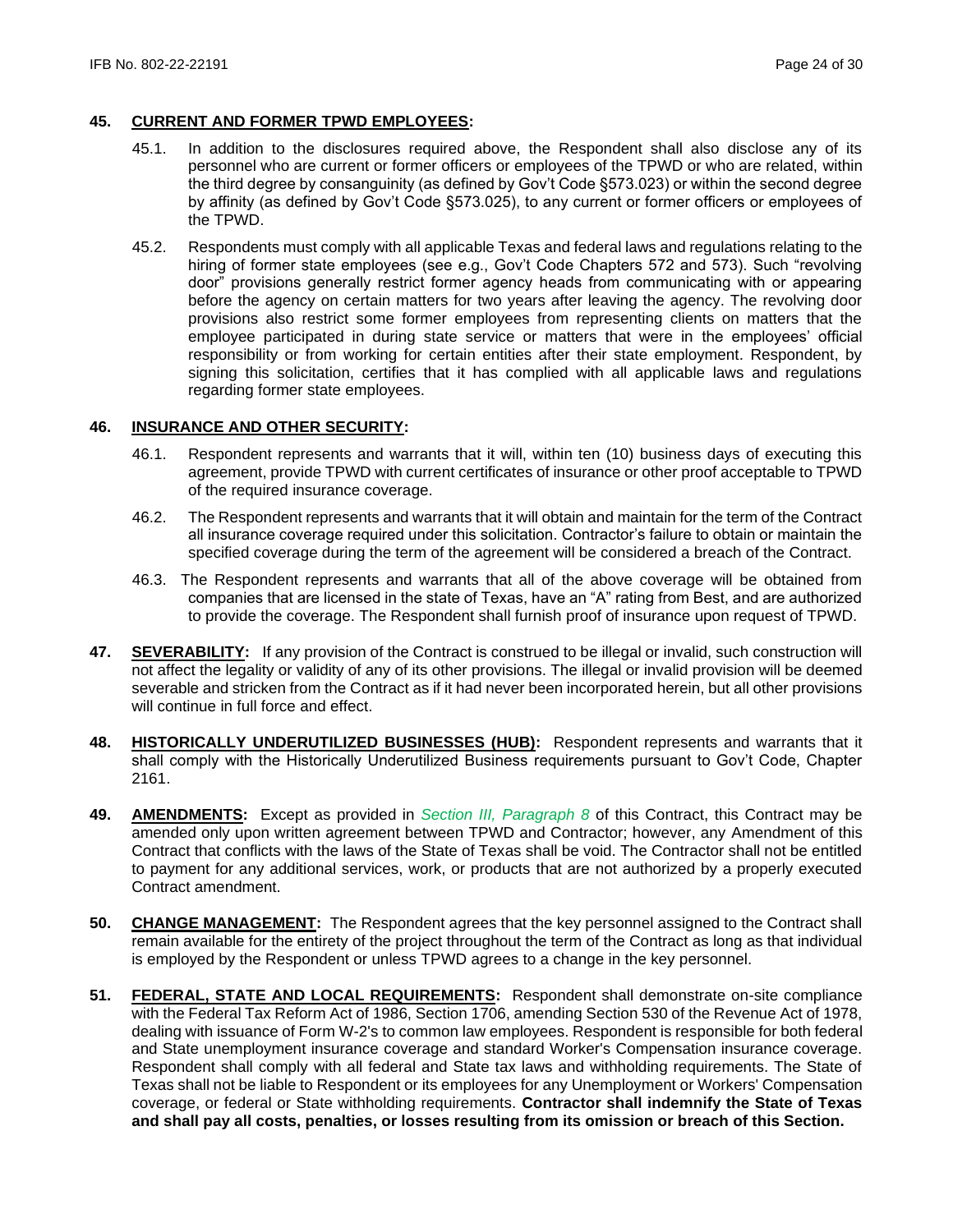### **52. INDEMNIFICATION AND LIABILITY:**

52.1 **Acts or Omissions: CONTRACTOR SHALL INDEMNIFY AND HOLD HARMLESS THE STATE OF TEXAS, TPWD, AND/OR THEIR OFFICERS, AGENTS, EMPLOYEES, REPRESENTATIVES, CONTRACTORS, ASSIGNEES, AND/OR DESIGNEES FROM ANY AND ALL LIABILITY, ACTIONS, CLAIMS, DEMANDS, OR SUITS, AND ALL RELATED COSTS, ATTORNEY FEES, AND EXPENSES ARISING OUT OF, OR RESULTING FROM ANY ACTS OR OMISSIONS OF THE CONTRACTOR OR ITS AGENTS, EMPLOYEES, SUBCONTRACTORS, ORDER FULFILLERS, OR SUPPLIERS OF SUBCONTRACTORS IN THE EXECUTION OR PERFORMANCE OF THE CONTRACT AND ANY PURCHASE ORDERS ISSUED UNDER THE CONTRACT. THE DEFENSE SHALL BE COORDINATED BY CONTRACTOR WITH THE OFFICE OF THE ATTORNEY GENERAL WHEN TEXAS STATE AGENCIES ARE NAMED DEFENDANTS IN ANY LAWSUIT AND CONTRACTOR MAY NOT AGREE TO ANY SETTLEMENT WITHOUT FIRST OBTAINING THE CONCURRENCE FROM THE OFFICE OF THE ATTORNEY GENERAL. CONTRACTOR AND TPWD AGREE TO FURNISH TIMELY WRITTEN NOTICE TO EACH OTHER OF ANY SUCH CLAIM.**

## 52.2 **Infringements:**

- 52.2.1 **CONTRACTOR SHALL INDEMNIFY AND HOLD HARMLESS THE STATE OF TEXAS, TPWD, AND/OR THEIR EMPLOYEES, AGENTS, REPRESENTATIVES, CONTRACTORS, ASSIGNEES, AND/OR DESIGNEES FROM ANY AND ALL THIRD-PARTY CLAIMS INVOLVING INFRINGEMENT OF UNITED STATES PATENTS, COPYRIGHTS, TRADE AND SERVICE MARKS, AND ANY OTHER INTELLECTUAL OR INTANGIBLE PROPERTY RIGHTS IN CONNECTION WITH THE PERFORMANCES OR ACTIONS OF CONTRACTOR PURSUANT TO THIS CONTRACT. CONTRACTOR AND TPWD AGREE TO FURNISH TIMELY WRITTEN NOTICE TO EACH OTHER OF ANY SUCH CLAIM. CONTRACTOR SHALL BE LIABLE TO PAY ALL COSTS OF DEFENSE INCLUDING ATTORNEYS' FEES. THE DEFENSE SHALL BE COORDINATED BY CONTRACTOR WITH THE OFFICE OF THE ATTORNEY GENERAL WHEN TEXAS STATE AGENCIES ARE NAMED DEFENDANTS IN ANY LAWSUIT AND CONTRACTOR MAY NOT AGREE TO ANY SETTLEMENT WITHOUT FIRST OBTAINING THE CONCURRENCE FROM THE OFFICE OF THE ATTORNEY GENERAL.**
- 52.2.2 Contractor shall have no liability under this Section if the alleged infringement is caused in whole or in part by: (i) use of the product or service for a purpose or in a manner for which the product or service was not designed, (ii) any modification made to the product without Contractor's written approval, (iii) any modifications made to the product by the Contractor pursuant to Customer's specific instructions, (iv) any intellectual property right owned by or licensed to Customer, or (v) any use of the product or service by Customer that is not in conformity with the terms of any applicable license agreement.
- 52.2.3 If Contractor becomes aware of an actual or potential claim, or Customer provides Contractor with notice of an actual or potential claim, Contractor may (or in the case of an injunction against Customer, shall), at Contractor's sole option and expense; (i) procure for the Customer the right to continue to use the affected portion of the product or service, or (ii) modify or replace the affected portion of the product or service with functionally equivalent or superior product or service so that Customer's use is non-infringing.

#### 52.3 **Compensation/Unemployment Insurance – Including Indemnity:**

52.3.1 **CONTRACTOR AGREES AND ACKNOWLEDGES THAT DURING THE EXISTENCE OF THIS CONTRACT, CONTRACTOR SHALL BE ENTIRELY RESPONSIBLE FOR THE LIABILITY AND PAYMENT OF CONTRACTOR'S AND CONTRACTOR'S EMPLOYEES' TAXES OF WHATEVER KIND, ARISING OUT OF THE PERFORMANCES IN THIS CONTRACT. CONTRACTOR AGREES TO COMPLY WITH ALL STATE AND FEDERAL LAWS APPLICABLE TO ANY SUCH PERSONS, INCLUDING LAWS REGARDING WAGES, TAXES, INSURANCE, AND WORKERS' COMPENSATION. TPWD AND/OR THE STATE SHALL NOT BE LIABLE TO THE CONTRACTOR, ITS EMPLOYEES, AGENTS, OR OTHERS FOR THE PAYMENT OF TAXES OR THE PROVISION OF**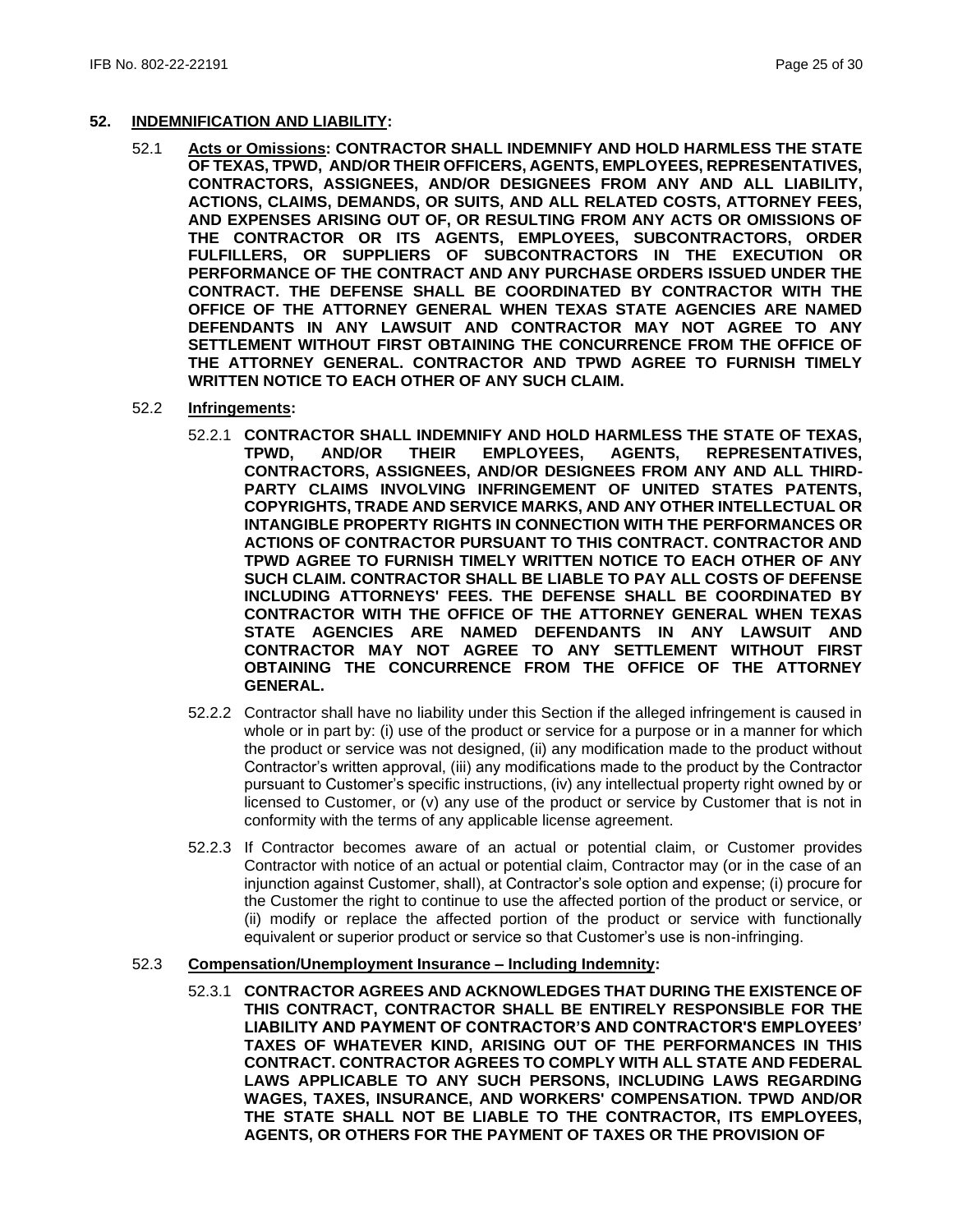**UNEMPLOYMENT INSURANCE AND/ OR WORKERS' COMPENSATION OR ANY BENEFIT AVAILABLE TO A STATE EMPLOYEE OR EMPLOYEE OF ANOTHER GOVERNMENTAL ENTITY CUSTOMER.**

- 52.3.2 **CONTRACTOR AGREES TO INDEMNIFY AND HOLD HARMLESS TPWD, THE STATE OF TEXAS AND/OR THEIR EMPLOYEES, AGENTS, REPRESENTATIVES, CONTRACTORS, AND/OR ASSIGNEES FROM ANY AND ALL LIABILITY, ACTIONS, CLAIMS, DEMANDS, OR SUITS, AND ALL RELATED COSTS, ATTORNEYS' FEES, AND EXPENSES, RELATING TO TAX LIABILITY, UNEMPLOYMENT INSURANCE AND/OR WORKERS' COMPENSATION IN ITS PERFORMANCE UNDER THIS CONTRACT. CONTRACTORSHALL BE LIABLE TO PAY ALL COSTS OF DEFENSE INCLUDING ATTORNEYS' FEES. THE DEFENSE SHALL BE COORDINATED BY VENDOR WITH THE OFFICE OF THE ATTORNEY GENERAL WHEN TEXAS STATE AGENCIES ARE NAMED DEFENDANTS IN ANY LAWSUIT AND CONTRACTOR MAY NOT AGREE TO ANY SETTLEMENT WITHOUT FIRST OBTAINING THE CONCURRENCE FROM THE OFFICE OF THE ATTORNEY GENERAL. CONTRACTOR AND TPWD AGREE TO FURNISH TIMELY WRITTEN NOTICE TO EACH OTHER OF ANY SUCH CLAIM.**
- **53. CONTRACTOR LIABILITY FOR DAMAGE TO GOVERNMENT PROPERTY:** The Contractor shall be liable for all damages to government-owned, leased, or occupied property and equipment caused by the Contractor and its employees, agents, subcontractors, and suppliers, including any delivery or cartage company, in connection with any performance pursuant to the Contract. The Contractor shall notify the TPWD Contract Manager in writing of any such damage within one (1) calendar day.
- **54. FELONY CRIMINAL CONVICTIONS:** Respondent represents and warrants that Contractor has not and Respondent's employees have not been convicted of a felony criminal offense, or that, if such a conviction has occurred, Respondent has fully advised TPWD as to the facts and circumstances surrounding the conviction.
- **55. IMMIGRATION:** The Respondent represents and warrants that it shall comply with the requirements of the Immigration Reform and Control Act of 1986 and 1990 regarding employment verification and retention of verification forms for any individuals hired on or after November 6, 1986, who will perform any labor or services under the Contract. The Respondent also represents and warrants that it shall comply with the requirements of the Illegal Immigration Reform and Immigrant Responsibility Act of 1996 ("IIRIRA).
- **56. SUBCONTRACTORS:** Subcontractors providing service under the Contract shall meet the same requirements and level of experience as required of the Contractor. No subcontract under the Purchase Order shall relieve the primary Contractor of responsibility for the service. If the Contractor uses a subcontractor for any or all of the work required, the following conditions shall apply under the listed circumstances:
	- 56.1. Respondents planning to subcontract all, or a portion of the work shall identify the proposed subcontractors.
	- 56.2. Subcontracting shall be at the Contractor's expense.
	- 56.3. TPWD retains the right to check subcontractor's background and make determination to approve or reject the use of submitted subcontractors.
	- 56.4. The Contractor shall be the only Contact for TPWD and subcontractors. Respondent shall list a designated point of contact for all TPWD and subcontractor inquiries.
	- 56.5. The Contractor, in subcontracting for any performances specified herein, expressly understands and acknowledges that in entering into such subcontract(s), TPWD is in no manner liable to any subcontractor(s) of the Contractor. In no event shall this provision relieve the Contractor of the responsibility for ensuring that the performances rendered under all subcontracts are rendered so as to comply with all terms of this solicitation and Contract. The Contractor shall manage all quality and performance, project management, and schedules for subcontractors. The Contractor shall be held solely responsible and accountable for the completion of all work for which the Contractor has subcontracted.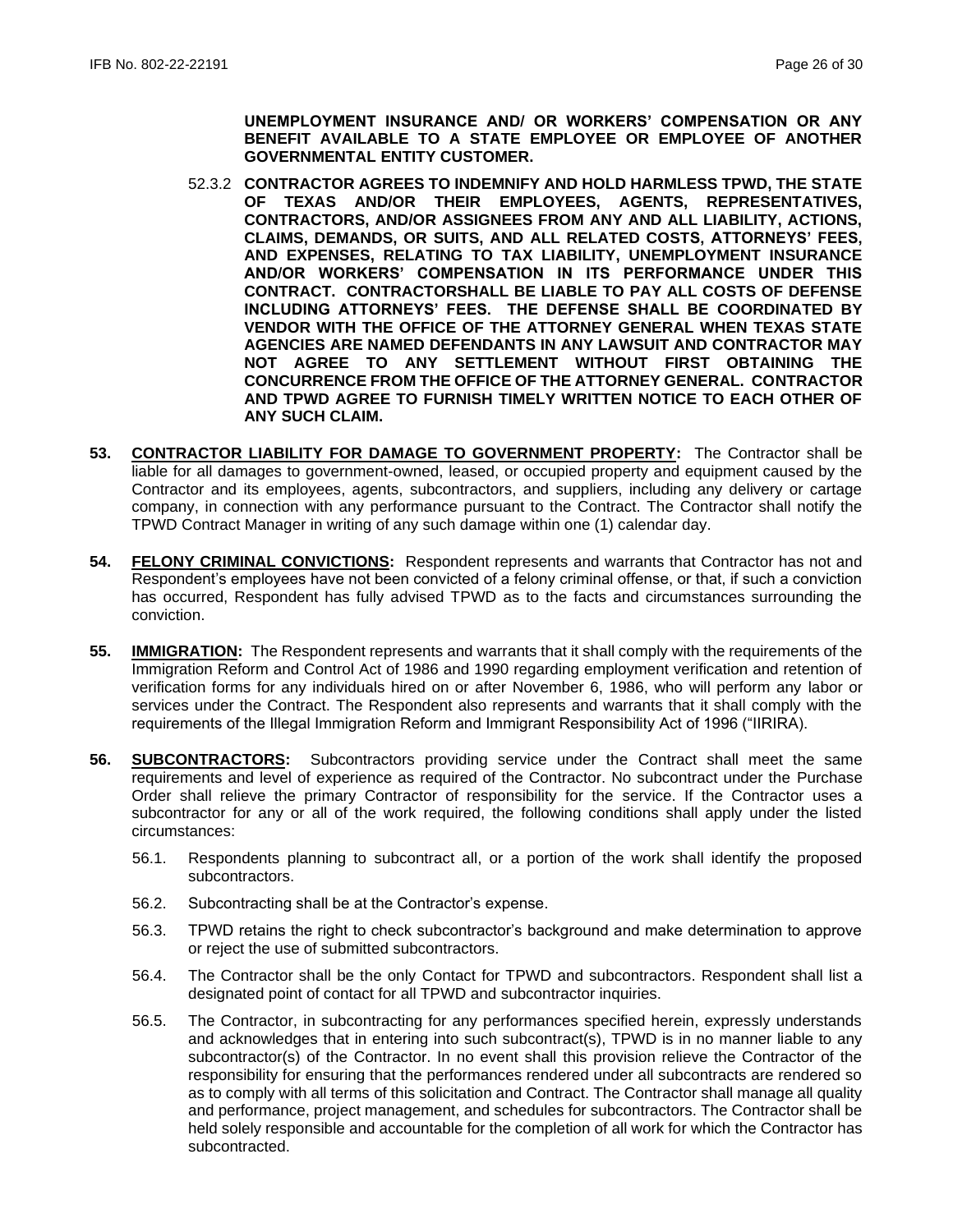- **57. PROTEST PROCEDURES:** Any actual or prospective Respondent who is aggrieved in connection with this solicitation, evaluation, or award of any Contract resulting from this solicitation may formally protest as provided in TPWD's rules at [TAC, Title 31, Part 2, Chapter 51, Subchapter L, Rule 51.350.](http://texreg.sos.state.tx.us/public/readtac$ext.TacPage?sl=R&app=9&p_dir=&p_rloc=&p_tloc=&p_ploc=&pg=1&p_tac=&ti=31&pt=2&ch=51&rl=350)
- **58. NON-APPROPRIATION OF FUNDS:** Any Contract resulting from this solicitation is subject to termination or cancellation, without penalty to TPWD, either in whole or in part, subject to the availability of state funds. TPWD is a state agency whose authority and appropriations are subject to actions of the Texas Legislature. If TPWD becomes subject to a legislative change, revocation of statutory authority, or lack of appropriated funds which would render TPWD's or Contractor's delivery or performance under the Contract impossible or unnecessary, the Contract will be terminated or cancelled and be deemed null and void. In the event of a termination or cancellation under this Section, TPWD will not be liable to Contractor for any damages, which are caused or associated with such termination, or cancellation and TPWD will not be required to give prior notice.
- **59. NON-DISCRIMINATION/CIVIL RIGHTS:** The Respondent agrees that no person shall, on the ground of race, color, religion, sex, national origin, age, disability, political affiliation, or religious belief, be excluded from the participation in, be denied the benefits of, be subjected to discrimination under, or be denied employment in the administration of, or in connection with, any program or activity funded in whole or in part with funds available under this Contract. The Respondent shall comply with Executive Order 11246, "Equal Employment Opportunity," as amended by Executive Order 11375, "Amending Executive Order 11246 relating to Equal Employment Opportunity," and as supplemented by regulations at 41 C.F.R. Part 60. The prime Contractor shall ensure that this clause is included in all subcontracts.
- **60. CONFLICT OF INTEREST:** Under Gov't Code §2155.003, Respondent represents and warrants that it has not given, offered to give, nor intends to give at any time hereafter any economic opportunity, future employment, gift, loan, gratuity, special discount, trip, favor, or service to a public servant in connection with the Contract. A TPWD employee may not have an interest in, or in any manner be connected with a Contract or response for a purchase of goods or services by an agency of the state. Any individual who interacts with public purchasers in any capacity is required to adhere to the guidelines established in Section 1.2 of the State of Texas Procurement Manual, which outlines the ethical standards required of public purchasers, employees, and Respondents who interact with public purchasers in the conduct of state business, and with any opinions of or rules adopted by the Texas Ethics Commission. Entities who are interested in seeking business opportunities with the State must be mindful of these restrictions when interacting with public purchasers of TPWD or purchasers of other state agencies.
- **61. HB1295 CERTIFICATE OF INTERESTED PARTIES**: If value of Contract will exceed one million dollars, in accordance with 2252.908 of the Government Code, A business entity must use the [Form 1295 filing](https://www.ethics.state.tx.us/whatsnew/elf_info_form1295.htm)  [application](https://www.ethics.state.tx.us/whatsnew/elf_info_form1295.htm) to enter the required information on Form 1295 and print a copy of the completed form. Once entered into the filing application, the completed form will include a unique certification number, called a "certification of filing." An authorized agent of the business entity must sign the printed copy of the form affirming under the penalty of perjury that the completed form is true and correct. The completed, printed, and signed Form 1295 bearing the unique certification of filing number must be filed with TPWD at the time of execution. Additional information can be found at:<https://www.ethics.state.tx.us/filinginfo/1295/> .
- **62. LIMITATION ON AUTHORITY; NO OTHER OBLIGATIONS:** Contractor shall have no authority to act for or on behalf of TPWD or the State of Texas except as expressly provided for in this Contract; no other authority, power or use is granted or implied. Contractor may not incur any debts, obligations, expenses, or liabilities of any kind on behalf of the State of Texas or TPWD.
- **63. DRUG-FREE WORKPLACE:** The Contractor shall comply with the applicable provisions of the Drug-Free Workplace Act of 1988.
- **64. NOTICES:** Any written notices required under this Contract will be by either hand delivery to Contractor's office address specified in the *Execution of Proposal, Exhibit A* of this Contract or by U.S. Mail, certified, return receipt requested, to TPWD, Attn: Purchasing, 4200 Smith School Road, Austin, TX 78744*.* Notice will be effective on receipt by the affected party. Either party may change the designated notice address in this Section by written notification to the other party.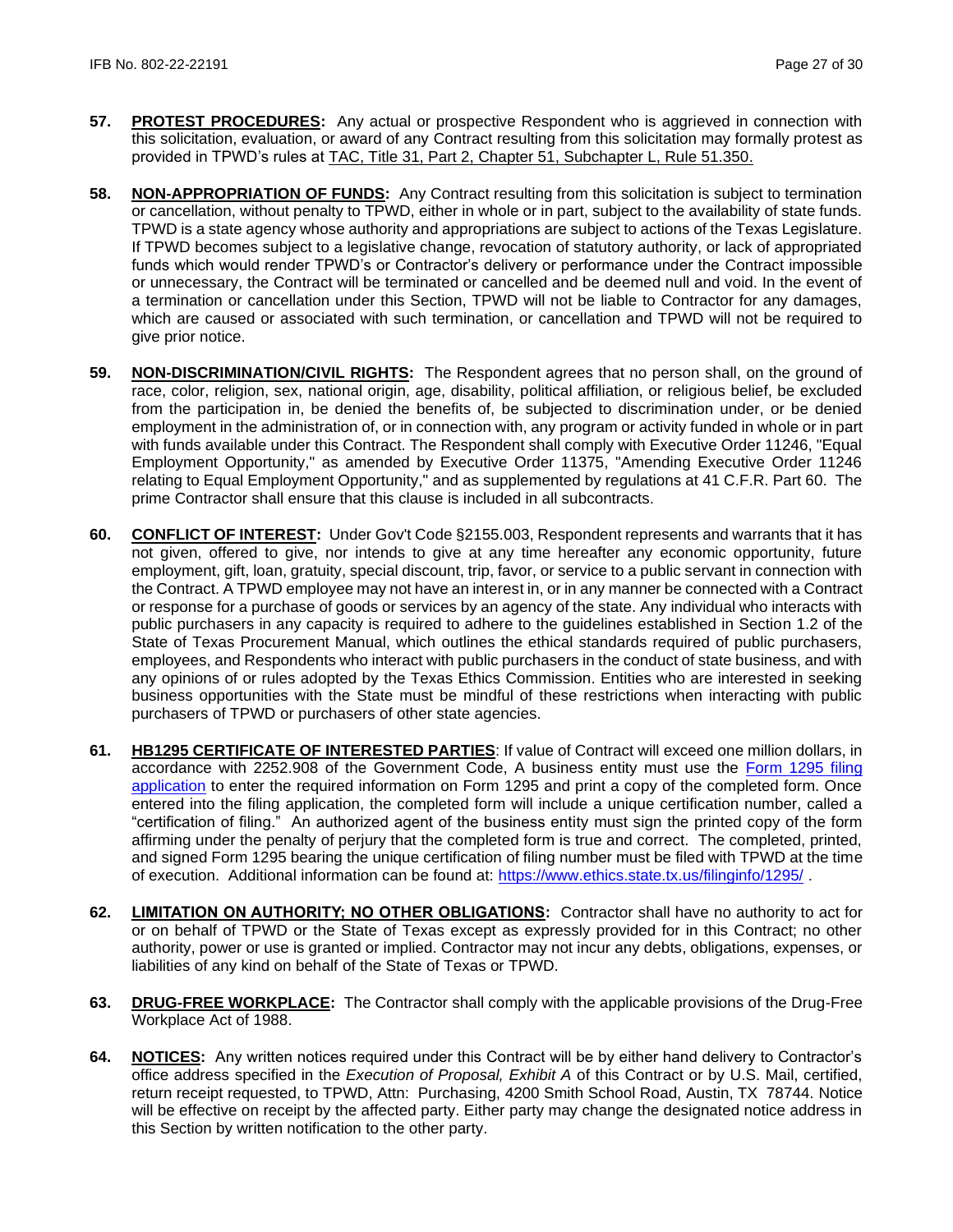- **65. ORDER OF PRECEDENCE:** In the case of conflicts between the Contract documents, the following shall control in this order of priority:
	- 65.1. Signed Contract/Purchase Order (or Notice of Award)
	- 65.2. Attachments to the Contract/Purchase Order (or Notice of Award)
	- 65.3. The Solicitation (e.g., RFP, IFB)
	- 65.4. Contractor's Response to the Solicitation and Contractor's Best and Final Offer, if applicable
- **66. CHILD SUPPORT OBLIGATION AFFIRMATION:** Under Section 231.006 of the Family Code, the vendor or applicant certifies that the individual or business entity named in this contract, bid or application is not ineligible to receive the specified grant, loan, or payment and acknowledges that this contract may be terminated and payment may be withheld if this certification is inaccurate.
- **67. NO ASSIGNMENT BY CONTRACTOR:** The awarded Contractor shall not assign its rights under the Contract or delegate the performance of its duties under the Contract without prior written approval from the TPWD. Any attempted assignment in violation of this provision is void and without effect.
- **68. COMPLIANCE WITH OTHER LAW:** In the execution of this Contract, Contractor shall comply with all applicable federal, state, and local laws, including laws governing labor, equal opportunity, safety, and environmental protection. Contractor shall make itself familiar with and at all times shall observe and comply with all federal, state, and local laws, ordinances, and regulations which in any manner affect performance under this Contract.
- **69. ENVIRONMENTAL PROTECTION:** The Respondent shall be in compliance with all applicable standards, orders, or regulations issued pursuant to the mandates of the Clean Air Act (42 U.S.C. §7401 et seq.) and the Federal Water Pollution Control Act, as amended, (33 U.S.C. §1251 et seq.).

## **70. U.S. DEPARTMENT OF HOMELAND SECURITY'S E-VERIFY SYSTEM:**

- 70.1. By entering into this Contract, the Contractor certifies and ensures that it utilizes and will continue to utilize, for the term of this Contract, the U.S. Department of Homeland Security's E-Verify system to determine the eligibility of:
	- 70.1.1. All persons employed to perform duties within Texas, during the term of the Contract; and
	- 70.1.2. All persons (including subcontractors) assigned by the Respondent to perform work pursuant to the Contract, within the United States of America
- 70.2. The Contractor shall provide, upon request of TPWD, an electronic or hardcopy screenshot of the confirmation or tentative non-confirmation screen containing the E-Verify case verification number for attachment to the Form I-9 for the three most recent hires that match the criteria above, by the Contractor, and Contractor's subcontractors, as proof that this provision is being followed.
- 70.3. If this certification is falsely made, the Contract may be immediately terminated, at the discretion of the state and at no fault to the state, with no prior notification. The Contractor shall also be responsible for the costs of any re-solicitation that the state must undertake to replace the terminated Contract.
- **71.** Pursuant to Texas Government Code, Title 10, Subchapter F, §§ 2270.001-2270.002, TPWD may not enter into a Contract that has a value of \$100,000 or more with a company and that employs 10 or more full-time employees (as defined by Texas Government Code, Title 8, Subchapter A, § 808.001, (except that the term does not include a sole proprietorship) that boycotts Israel. By signing this bid, Bidder verifies that in accordance with Texas Government Code, Title 10, Subchapter F, §§ 2270.001-2270.002, Bidder:
	- 71.1. Does not boycott Israel; and
	- 71.2. Will not boycott Israel during the term of the Contract.
- **72.** Pursuant to *Texas Government Code*, Title 10, Subchapter F, §§ 2252.151-2252.154, TPWD may not enter into a Contract with a company (as defined by *Texas Government Code*, Title 8, Subchapter A, § 806.051) that is identified on a list prepared and maintained by the Texas Comptroller of Public Accounts under *Texas*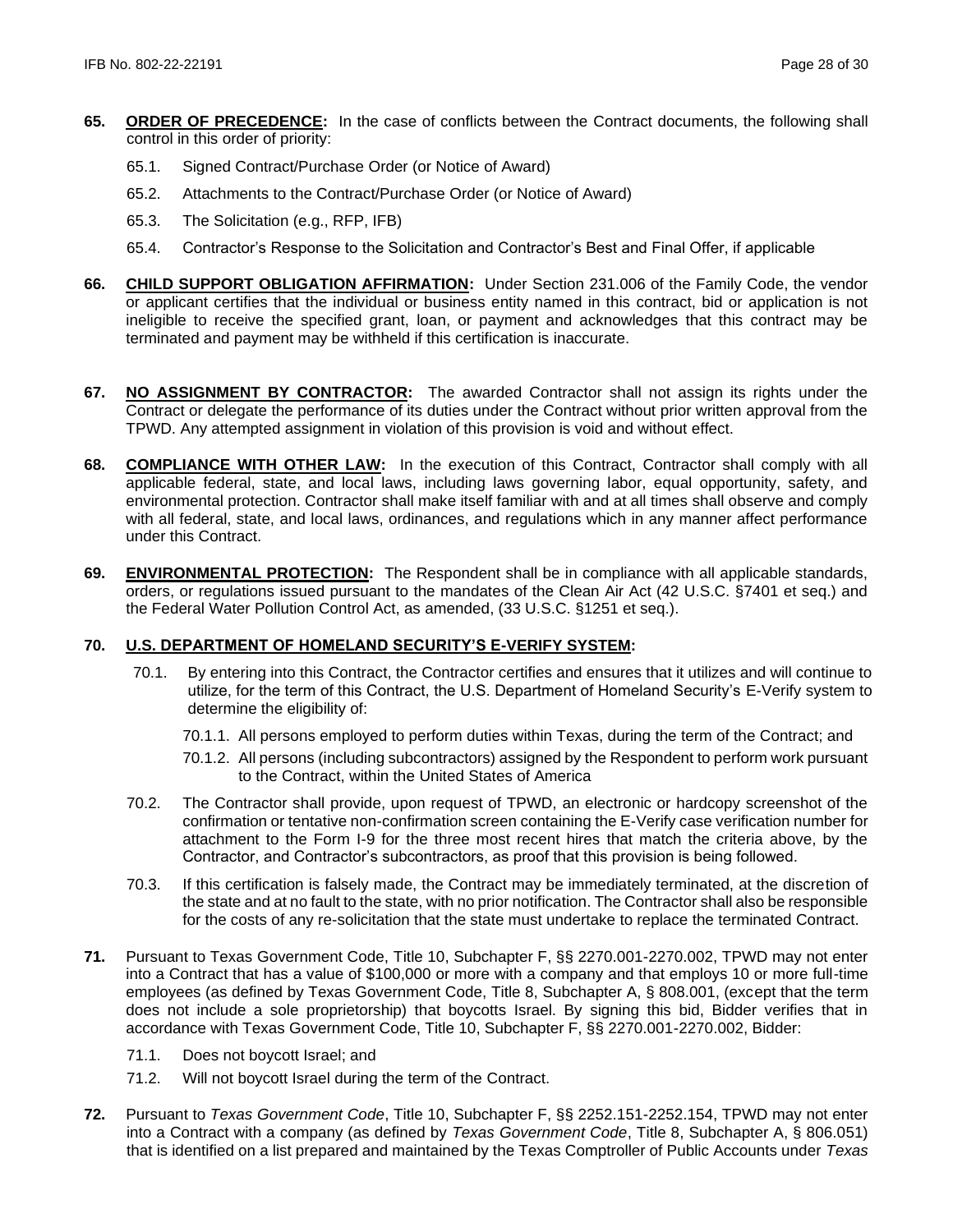*Government Code*, §§ 806.001, 807.051 or 2252.153. By signing this bid, Bidder certifies that it is not a company identified on a list as prepared and maintained by the Texas Comptroller of Public Accounts pursuant to *Texas Government Code*, §§ 806.001, 807.051 or 2252.153.

- **73.** By signature hereon, the bidder acknowledges that *Texas Government Code*, Title 10, Subchapter F, §§ 2252.201-2252.205 requires that all iron or steel products produced through a manufacturing process used in this project must be produced in the United States. By signing this bid, Bidder certifies that its bid price represents full compensation for compliance with the requirements of *Texas Government Code*, Title 10, Subchapter F, §§ 2252.201-2252.205.
- **74. TEXAS BIDDER AFFIRMATION:** Respondent certifies that if a Texas address is shown as the address of the Respondent on this response, Respondent qualifies as a Texas Bidder as defined in Section 2155.444(c) of the Texas Government Code.
- **75. CONTRACTING INFORMATION RESPONSIBILITIES:** In accordance with Section 552.372 of the Texas Government Code, Contractor agrees to (1) preserve all contracting information related to the Contract as provided by the records retention requirements applicable to TPWD for the duration of the Contract, (2) promptly provide TPWD any contracting information related to the Contract that is in the custody or possession of the Contractor on request of TPWD, and (3) on termination or expiration of the Contract, either provide at no cost to TPWD all contracting information related to the Contract that is in the custody or possession of the Contractor or preserve the contracting information related to the Contract as provided by the records retention requirements applicable to TPWD. Except as provided by Section 552.374(c) of the Texas Government Code, the requirements of Subchapter J, Chapter 552, Government Code may apply to the Contract and the Contractor agrees that the Contract can be terminated if the Contractor knowingly or intentionally fails to comply with a requirement of that subchapter.
- **76. CYBERSECURITY TRAINING:** If Respondent has access to any state computer system or database, Respondent shall complete cybersecurity training and verify completion of the training program to TPWD pursuant to and in accordance with Gov't Code § 2054.5192.
- **77. CLOUD COMPUTING STATE RISK AND AUTHORIZATION MANAGEMENT PROGRAM**: Pursuant to Section 2054.0593(d)-(f) of the Texas Government Code, relating to cloud computing state risk and authorization management program, Respondent represents and warrants that it complies with the requirements of the state risk and authorization management program and Respondent agrees that throughout the term of the contract it shall maintain its certifications and comply with the program requirements in the performance of the contract.
- **78. FINANCIAL PARTICIPATION PROHIBITED AFFIRMATION:** Pursuant to Section 2155.004(a) of the Texas Government Code, Respondent certifies that neither Respondent nor any person or entity represented by Respondent has received compensation from TPWD to participate in the preparation of the specifications or solicitation on which this Response or Contract is based. Under Section 2155.004(b) of the Texas Government Code, Respondent certifies that the individual or business entity named in this Response or Contract is not ineligible to receive the specified Contract and acknowledges that the Contract may be terminated, and payment withheld if this certification is inaccurate.
- **79. ABORTION PROVIDER AND AFFILIATE TRANSACTIONS PROHIBITED:** Respondent represents and warrants that the Contract is not a taxpayer resource transaction prohibited by Section 2272.003 of the Texas Government Code and that payments made by TPWD to Contractor and Contractor's receipt of appropriated funds under the Contract are not prohibited by Article IX, Section 6.25 of the General Appropriations Act.
- **80. FOREIGN TERRORIST ORGANIZATIONS:** Section 2252.152 of the Texas Government Code prohibits TPWD from awarding a Contract to any person who does business with Iran, Sudan, or a foreign terrorist organization as defined in Section 2252.151 of the Texas Government Code. Respondent certifies that it is not ineligible to receive the Contract.
- **81. HUMAN TRAFFICKING PROHIBITION:** Under Section 2155.0061 of the Texas Government Code, the Respondent certifies that the individual or business entity named in this Response or Contract is not ineligible to receive the specified Contract and acknowledges that this Contract may be terminated, and payment withheld if this certification is inaccurate.